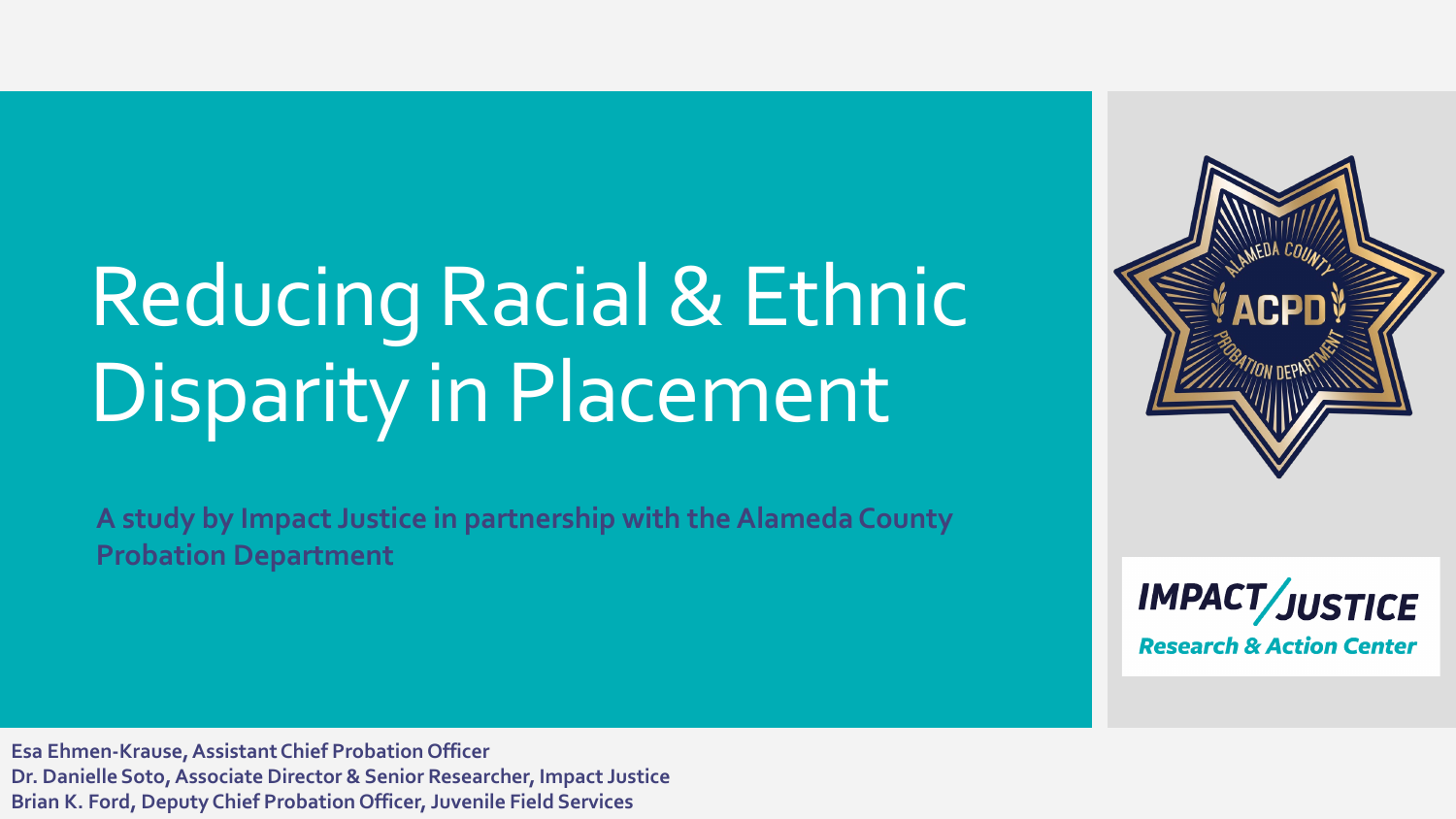**Alameda County, California Population & Demographics** Population, July 1, 2018: 1,666,753 Population, April 1, 2010: 1,510,258 % change: **10.4% increase** (April 1, 2010 to July 1, 2018)

Persons under 18 years, 20.7%

**Race & Ethnicity\*** White: 43% Black or African American: 13% American Indian and Alaska Native: 1% Asian: 26% Native Hawaiian and Other Pacific Islander: 1% Hispanic or Latino: 22.% Two or More Races: 5%



\*does not =100%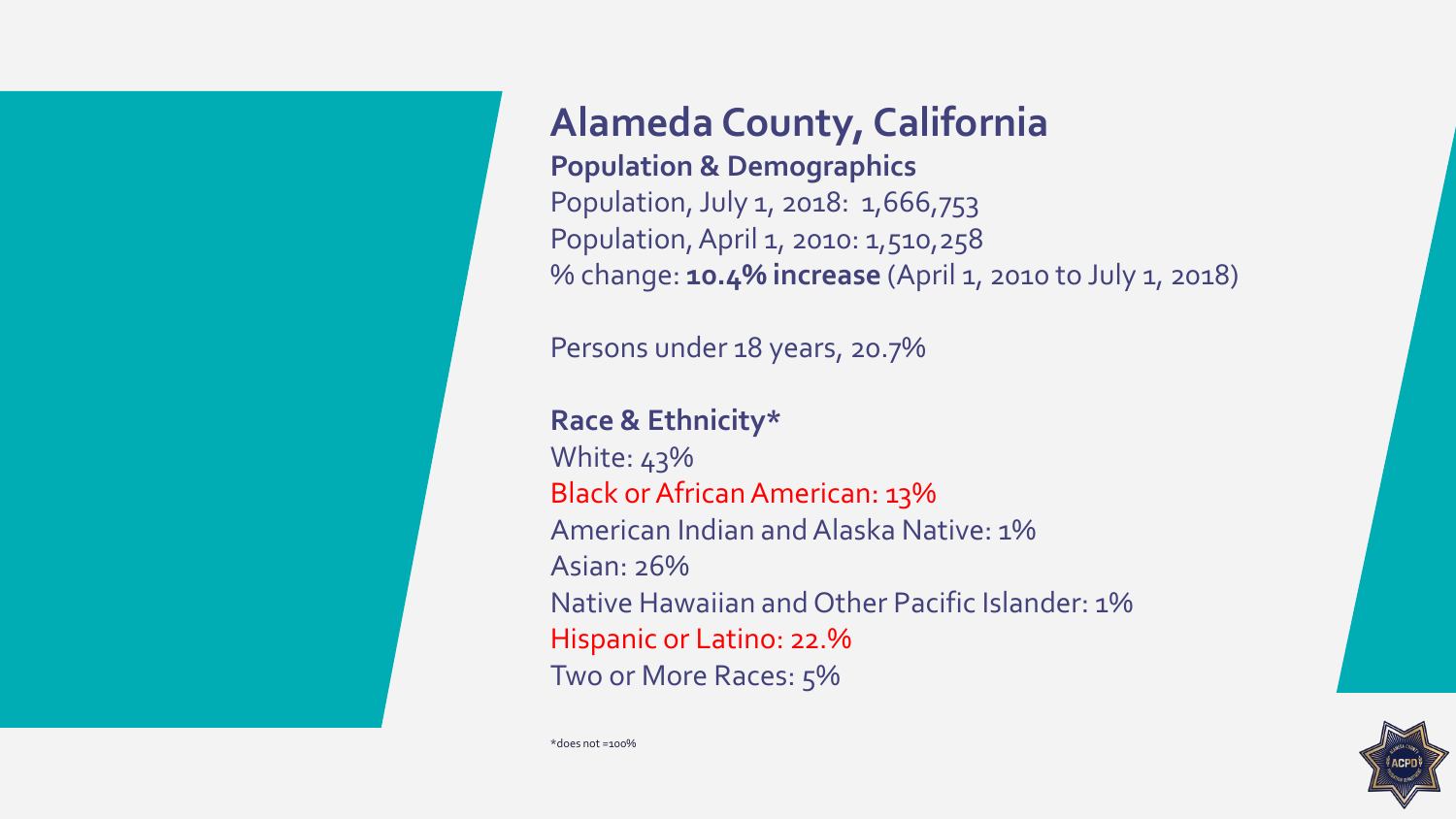**Alameda County Probation Department Population (snapshot)**

Population, July 1, 2018: 565 Population, April 1, 2010: 2071



Data Source: Prism and Weekly Caseload Reports, a snapshot of the population was taken from July 1st each year.

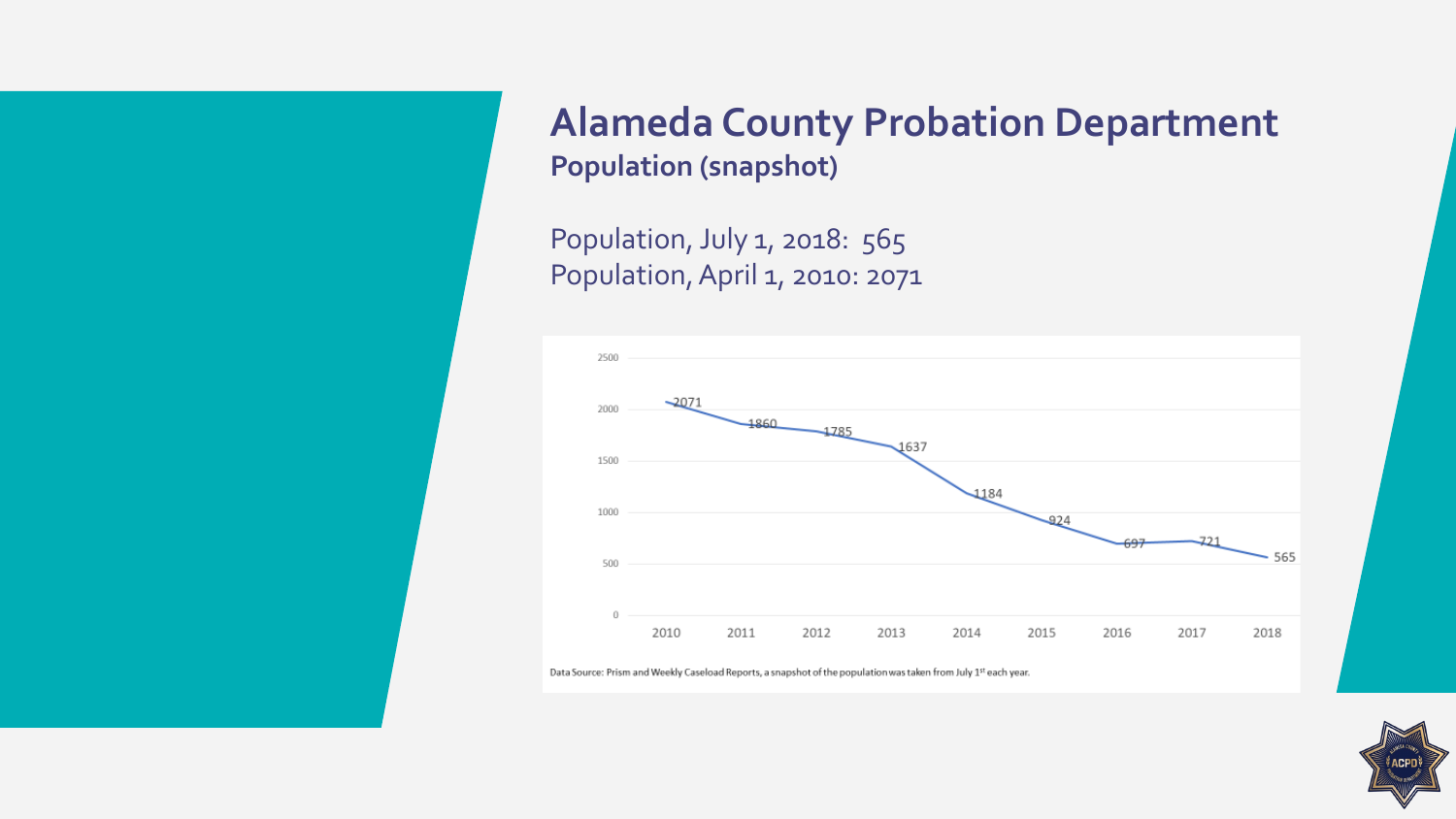

### Snapshot of Youth in Group Home Placement by Year

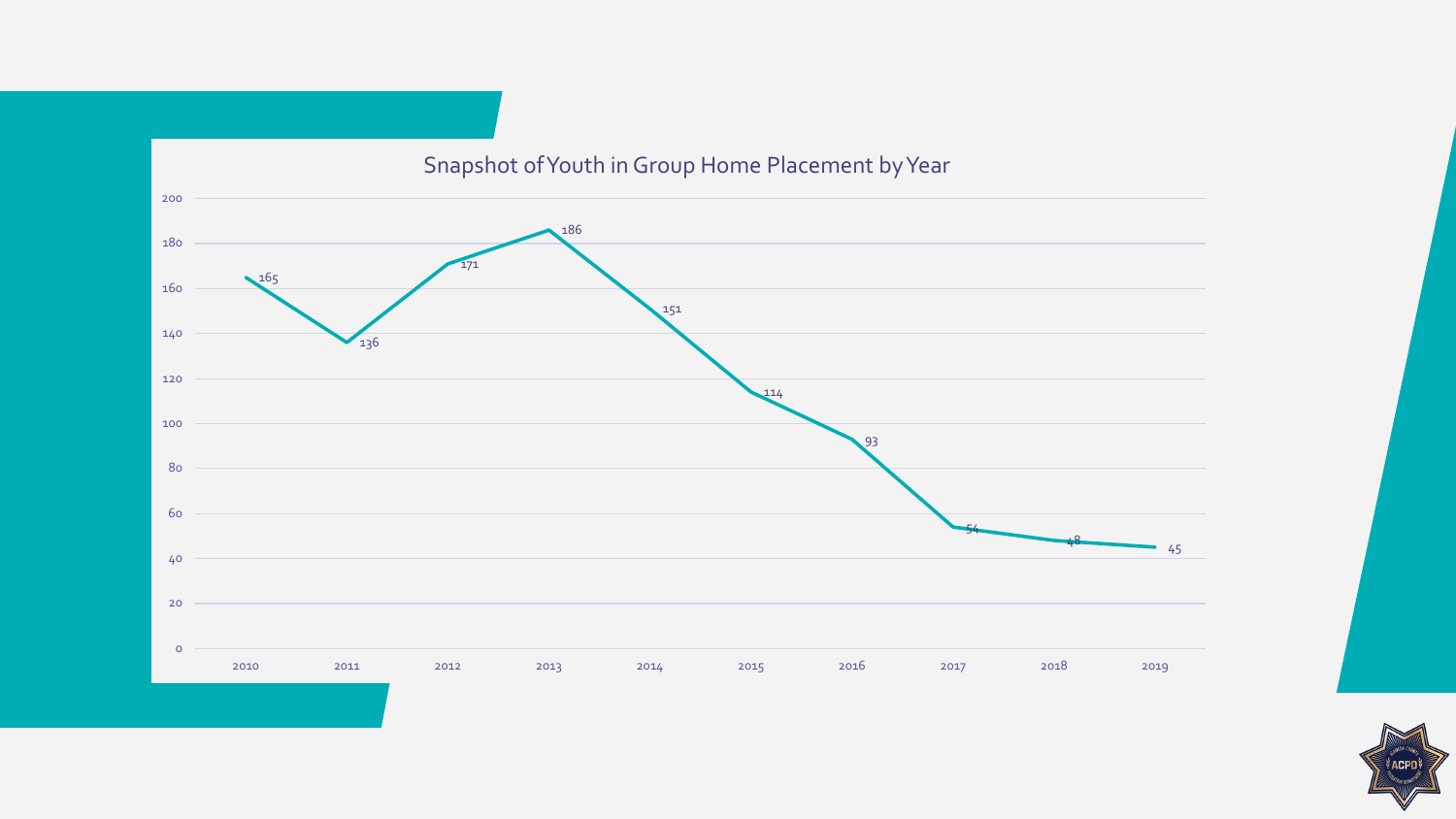# Reducing Out-of-Home Placements in Alameda County

Successes, Challenges & Lessons

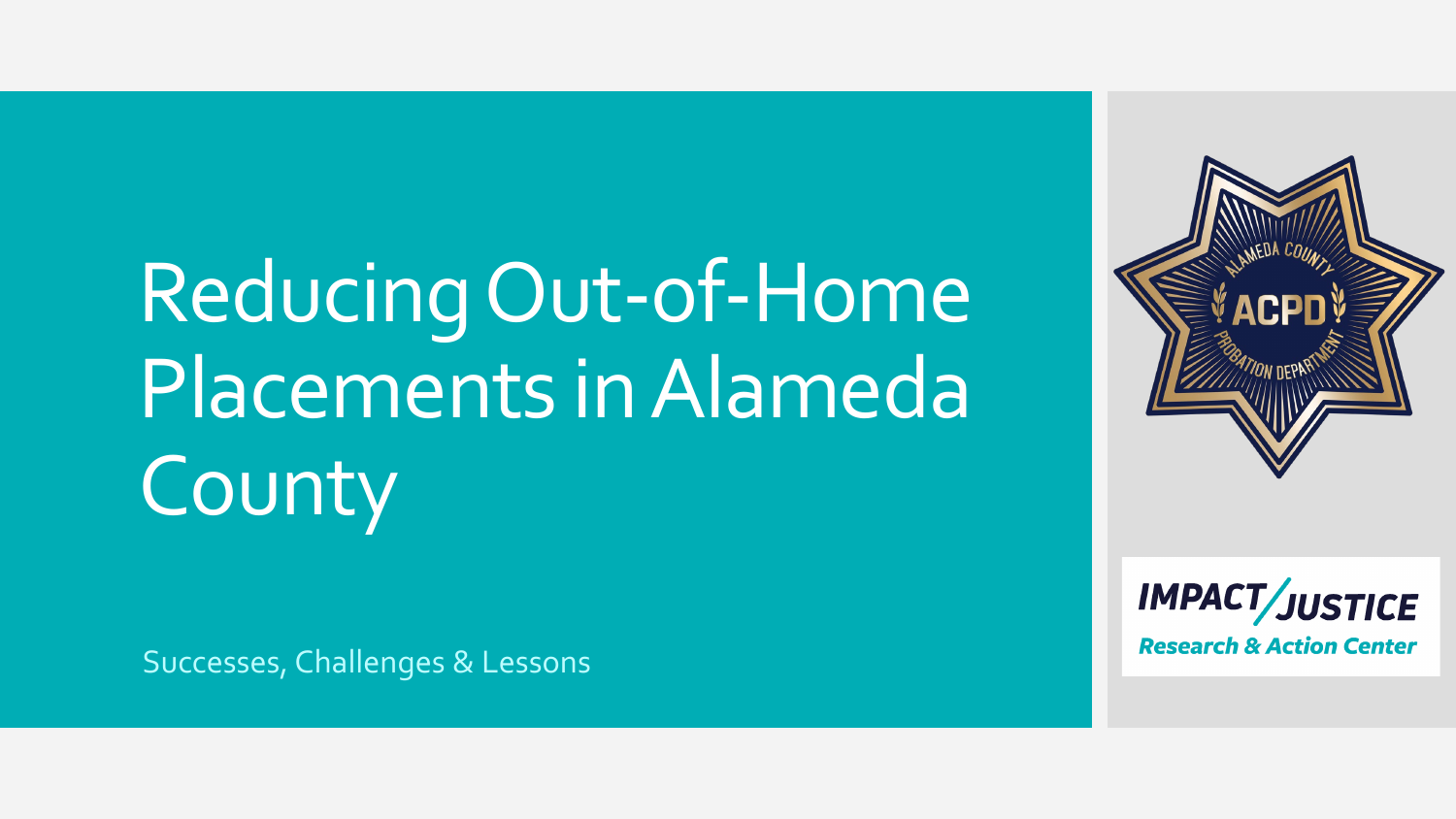**Outline** 

# **Background**

Main Successes

How Was It Accomplished?

Challenges & Room for Improvement



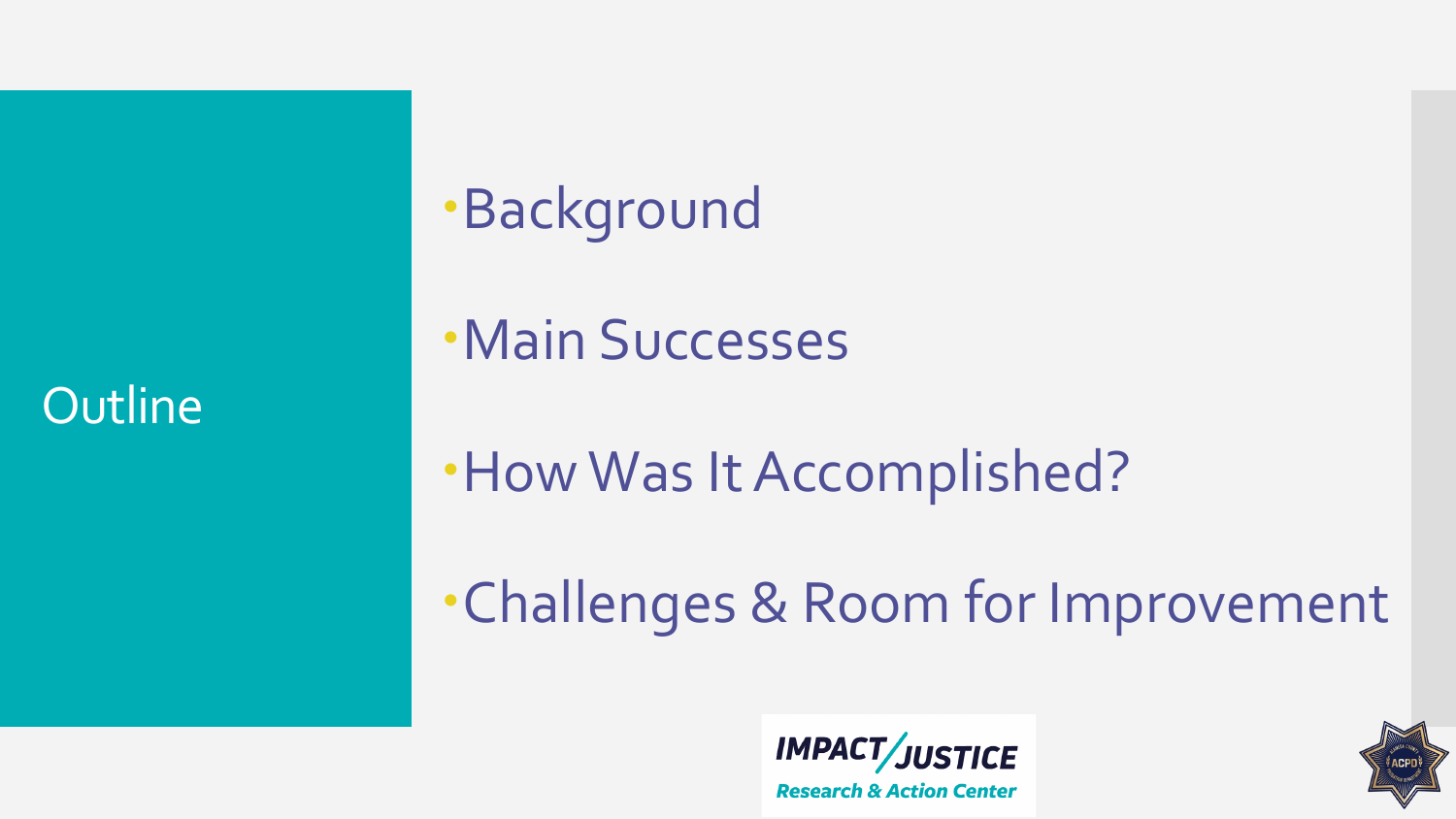Background & **Context** 

- In past decade+, large decreases in numbers of justice-involved youth
	- Beginning to "correct" after tough-on-crime 90's
- In majority of places & departments:

Overall reductions in numbers  $\rightarrow$  Increases in RED

 I.e. improvements almost always benefit white youth (and boys!) more



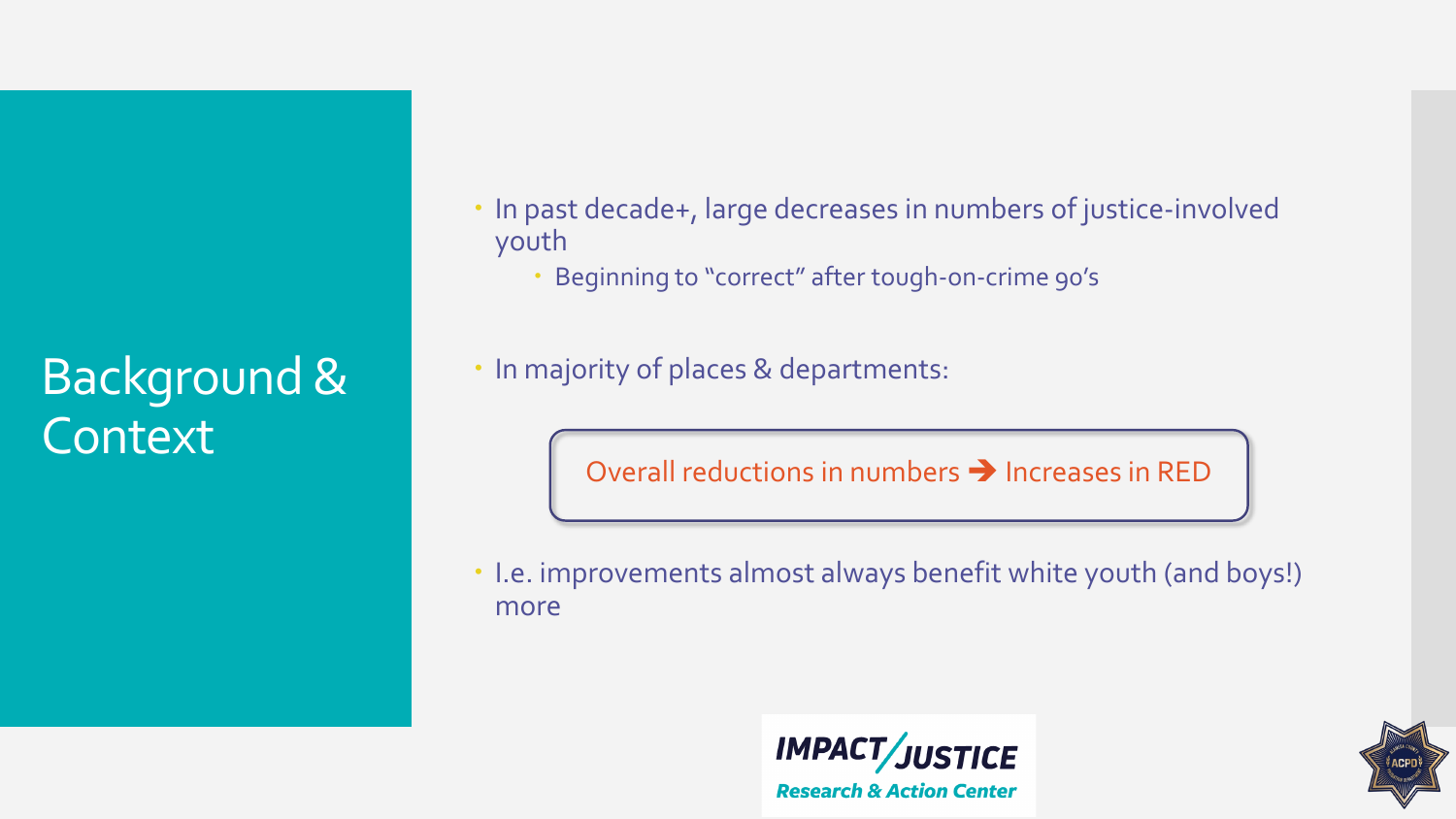California

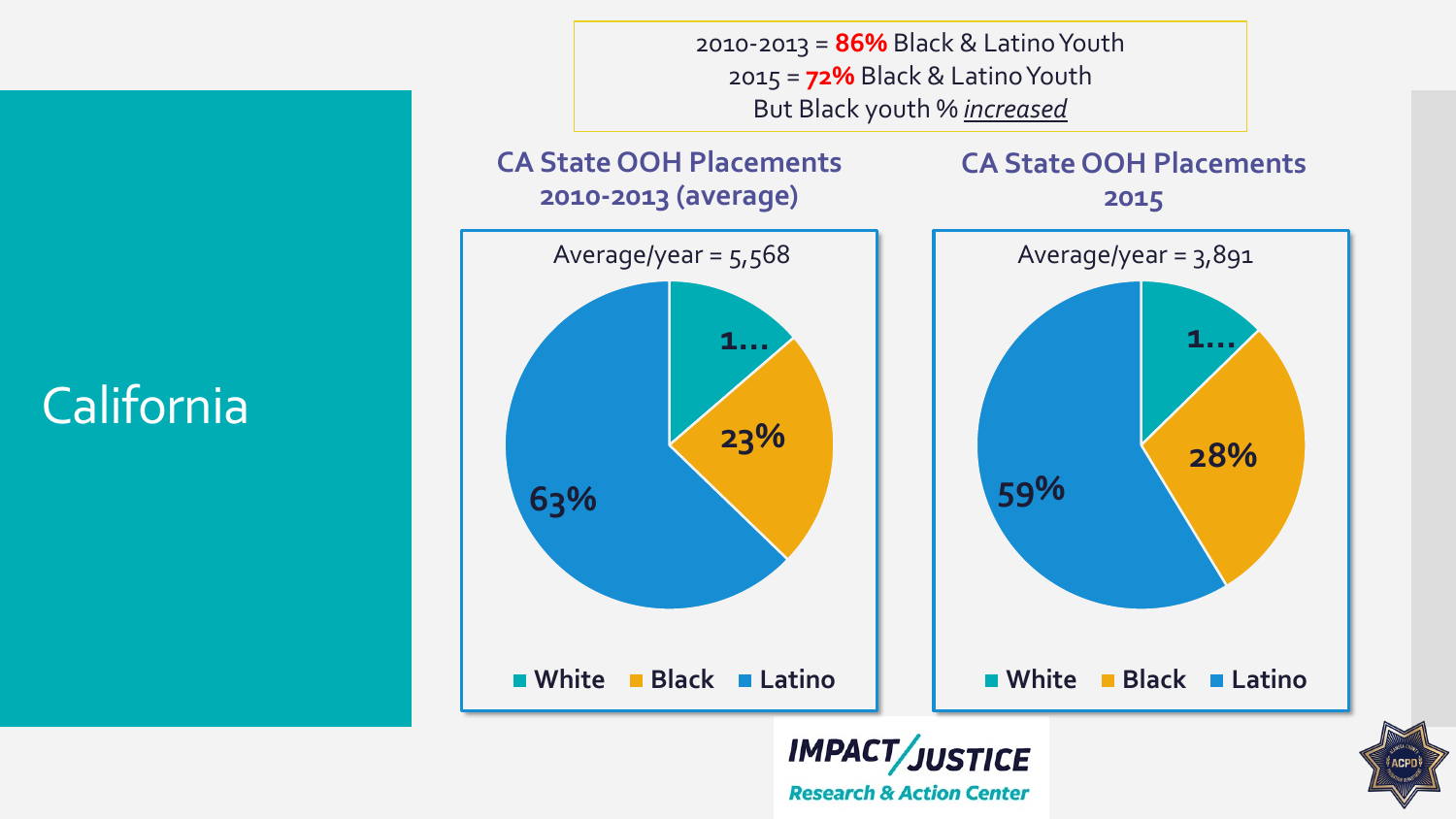CA vs Alameda County: **Overall** Reductions

California State:  $\cdot$  2010 – 2013 = 5,568 per year 2015 = 3,891 per year ~ 30% Reduction

Alameda County: 2010-2013 = 211 per year  $2014 - 2016 = 47$  per year

~ 80% Reduction



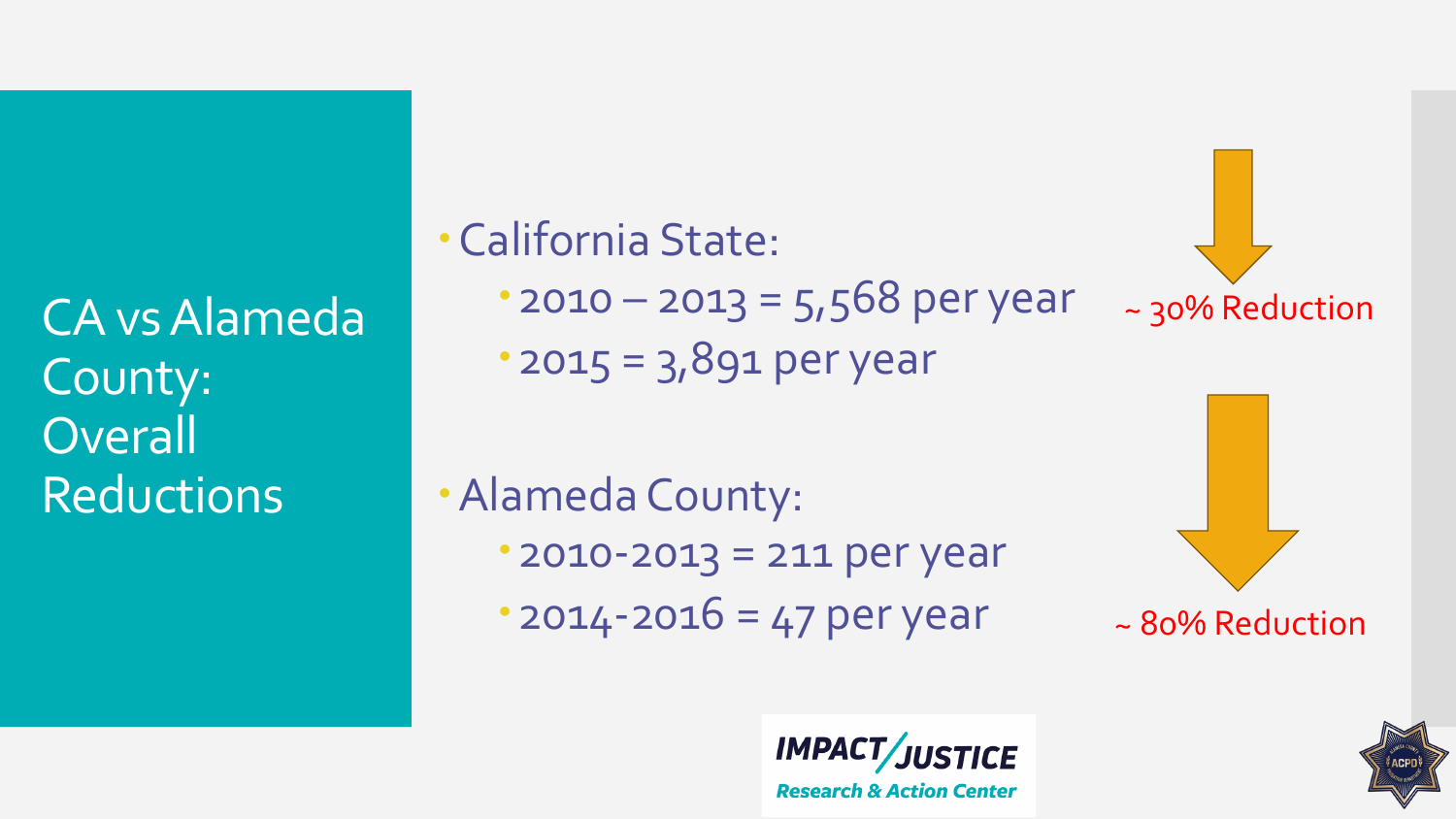Alameda County: Main **Successes**  Overall reductions in OOH placements observed

Reductions in RED also seen

% OOH placements made "aligning with policy" increased

% OOH placements made "not aligned with policy" decreased



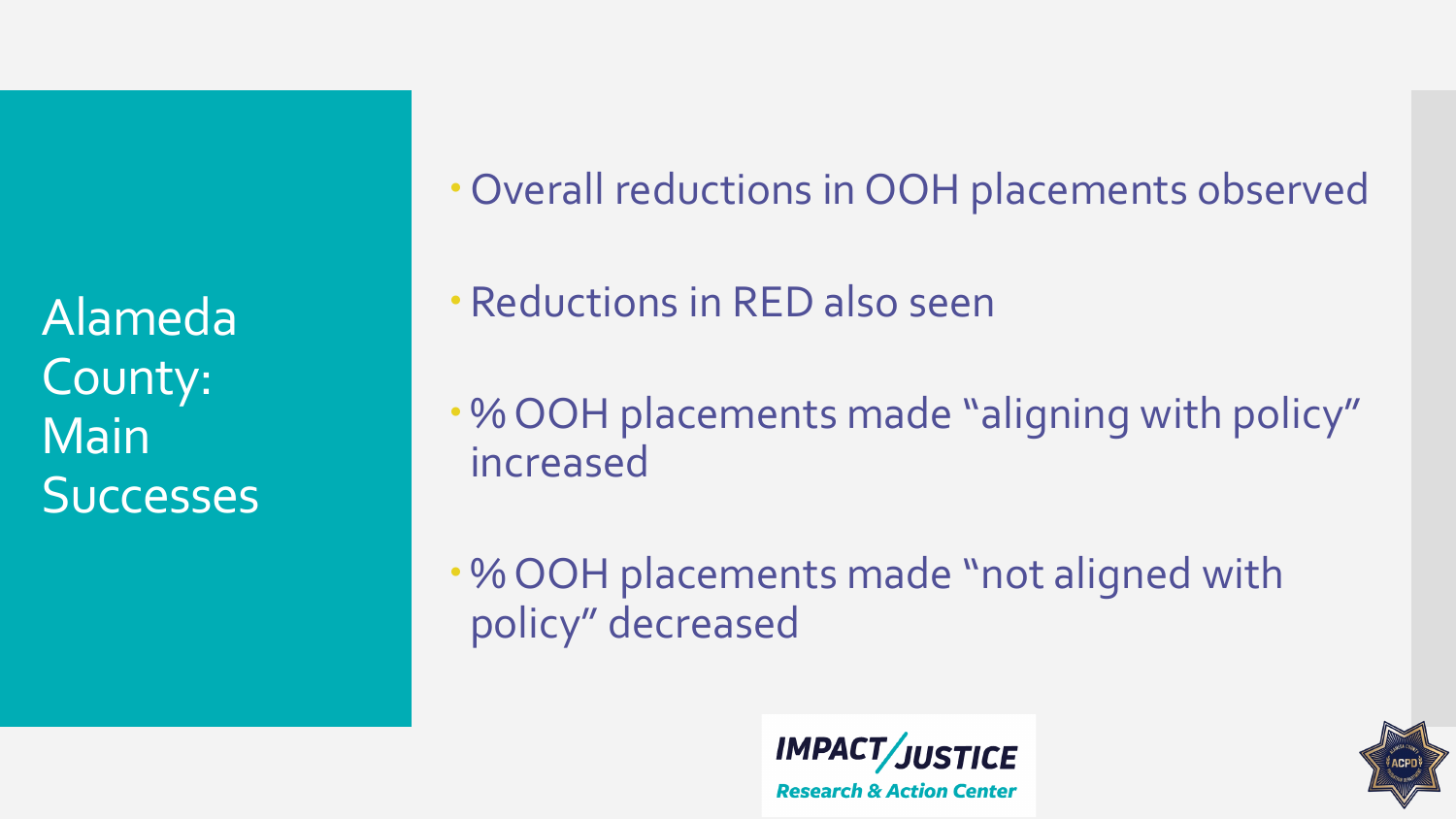Overall, we see a **78% reduction** in OOH placements, from an average of **211** per year to **47** per year

Alameda County Reduced OOH Placements & RED

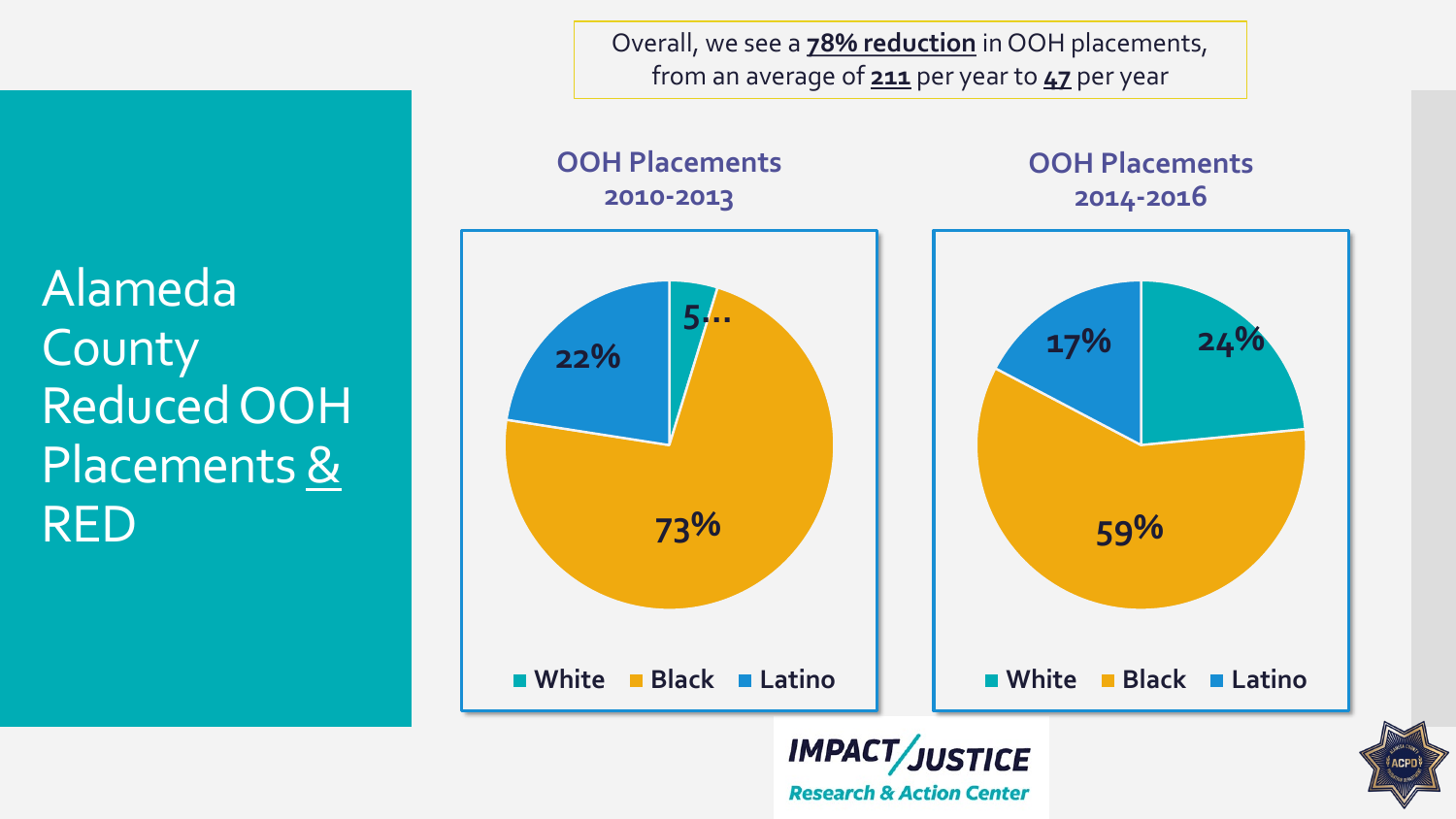Making OOH Placements Only for Youth who Present a Threat to Public Safety



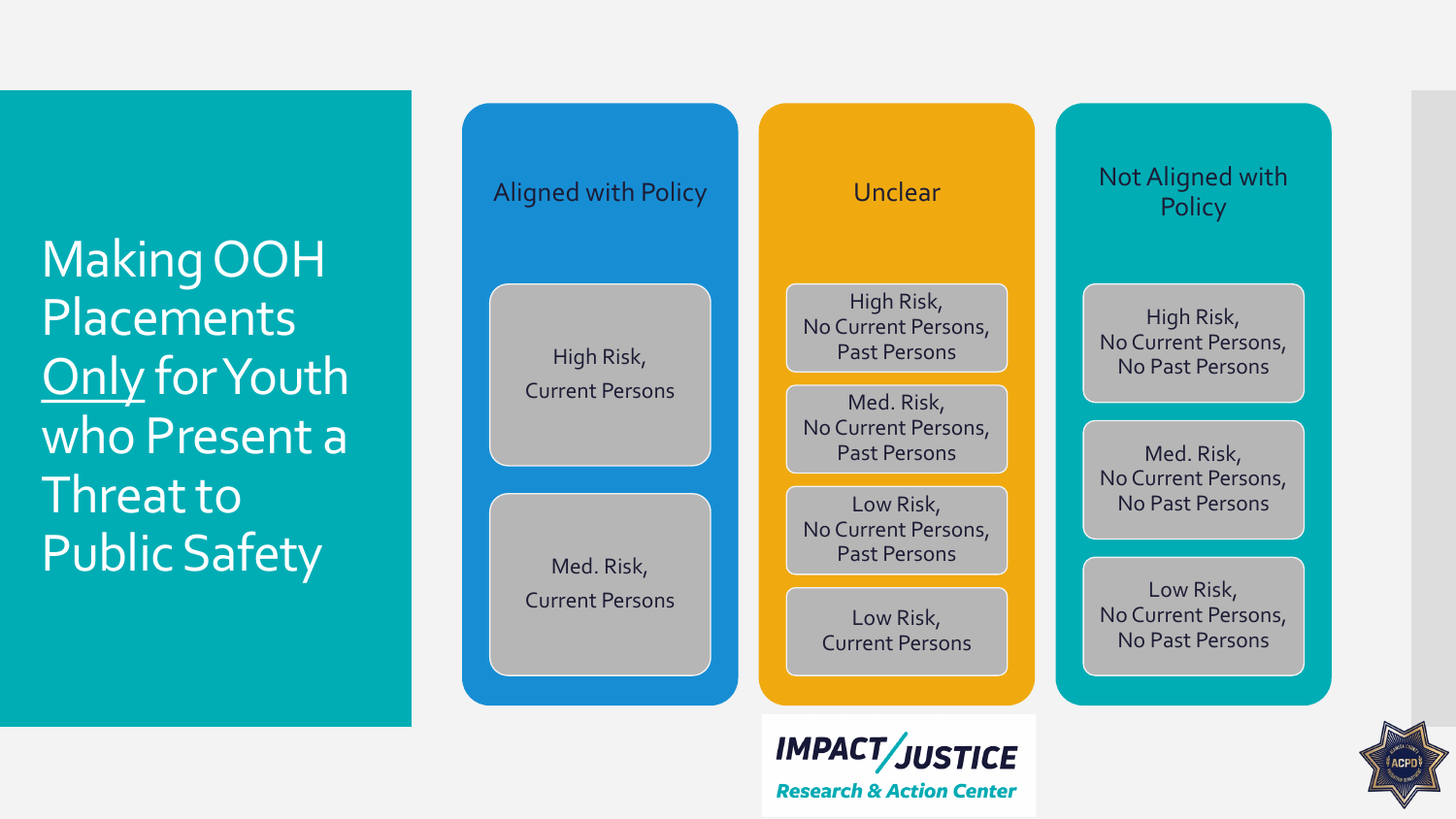More OOH **Placements** Aligned with **Policy** 



### **OOH Placements 2010-2013 OOH Placements 2014-2016**



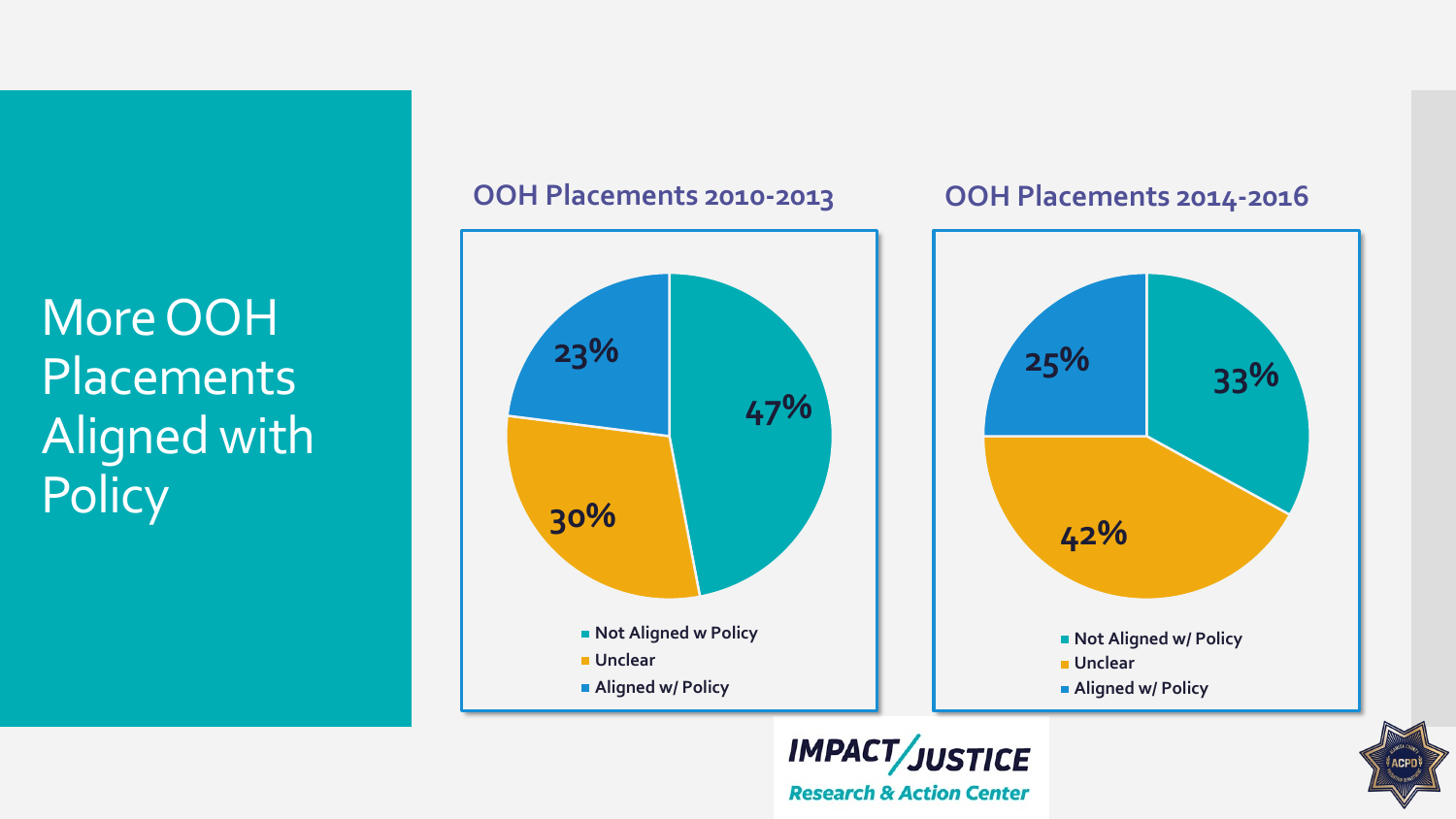How Was It Accomplished?

## **External Decisions:**

State legislation emphasizing inhome placements & wraparound services

Alameda County System Improvement Plan (SIP) called for least restrictive and most family-like environment

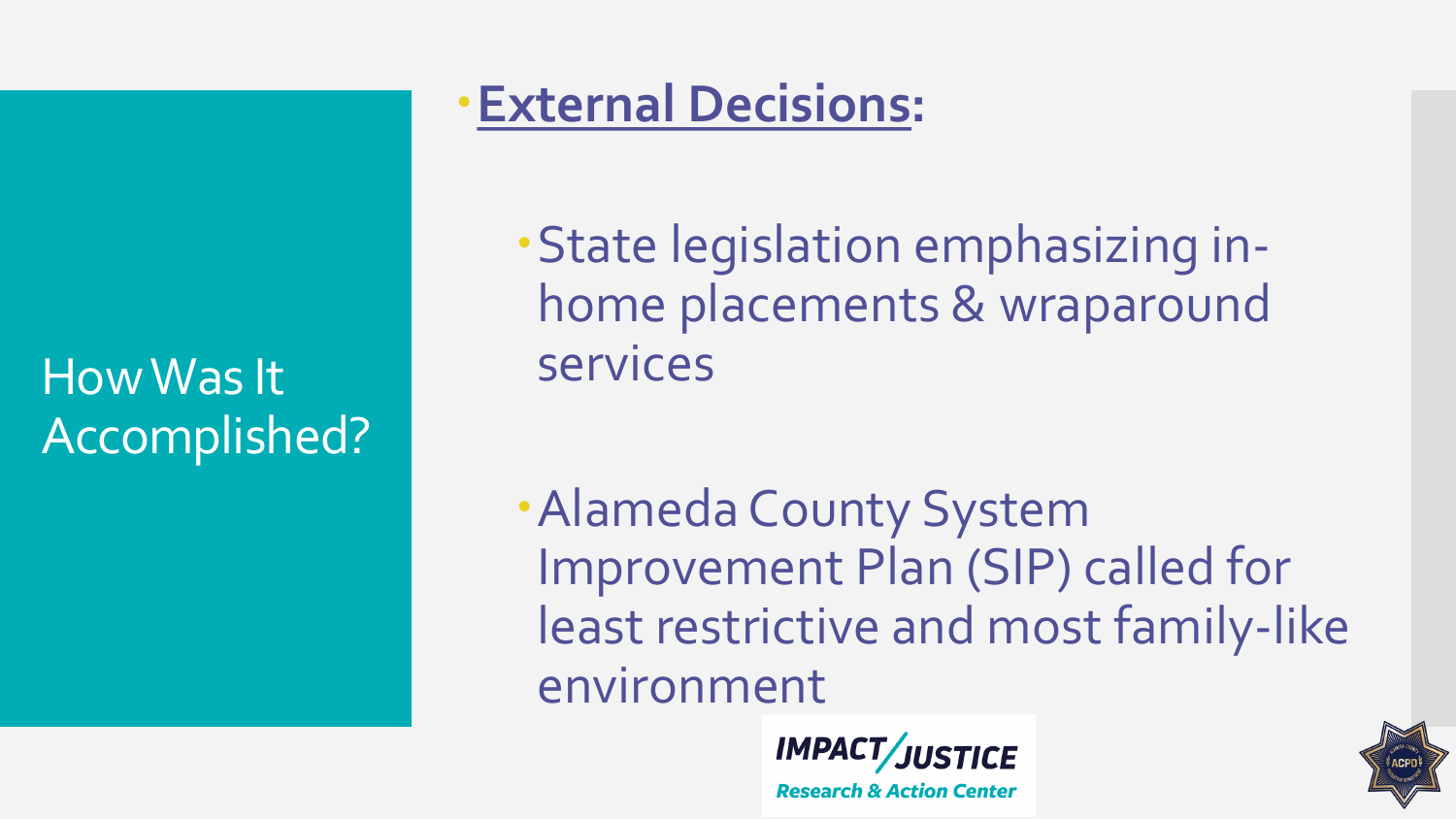## How Did They Do It?

## **Internal Decisions:**

- Dept. began to analyze OOH placement data
- Extensive trainings & meetings around the negative impact of OOH placement for youth & families & the importance of limiting time spent OOH
	- Changed CMS so if a case was approaching 6-months OOH, it would be flagged for review
- Dept. increased resources for wrap-around services, services for families, & collaborations with CBOs & schools
- Multi-disciplinary team makes recommendations for services & if OOH placement is needed (includes probation, mental health, behavioral health, etc.)
- Attention paid to RED at every point
	- RED had been a departmental concern for some time



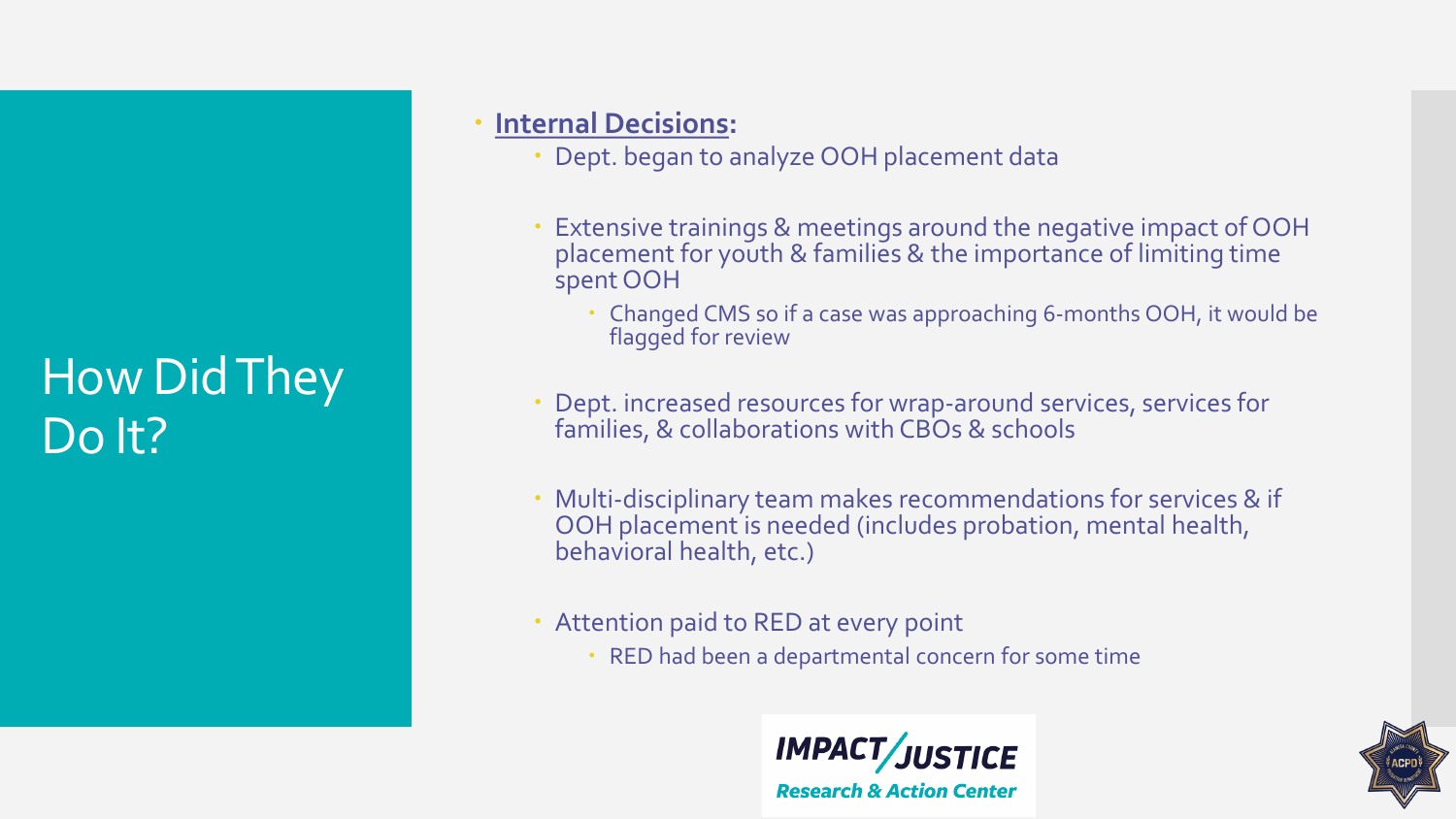## How Did They Do It?



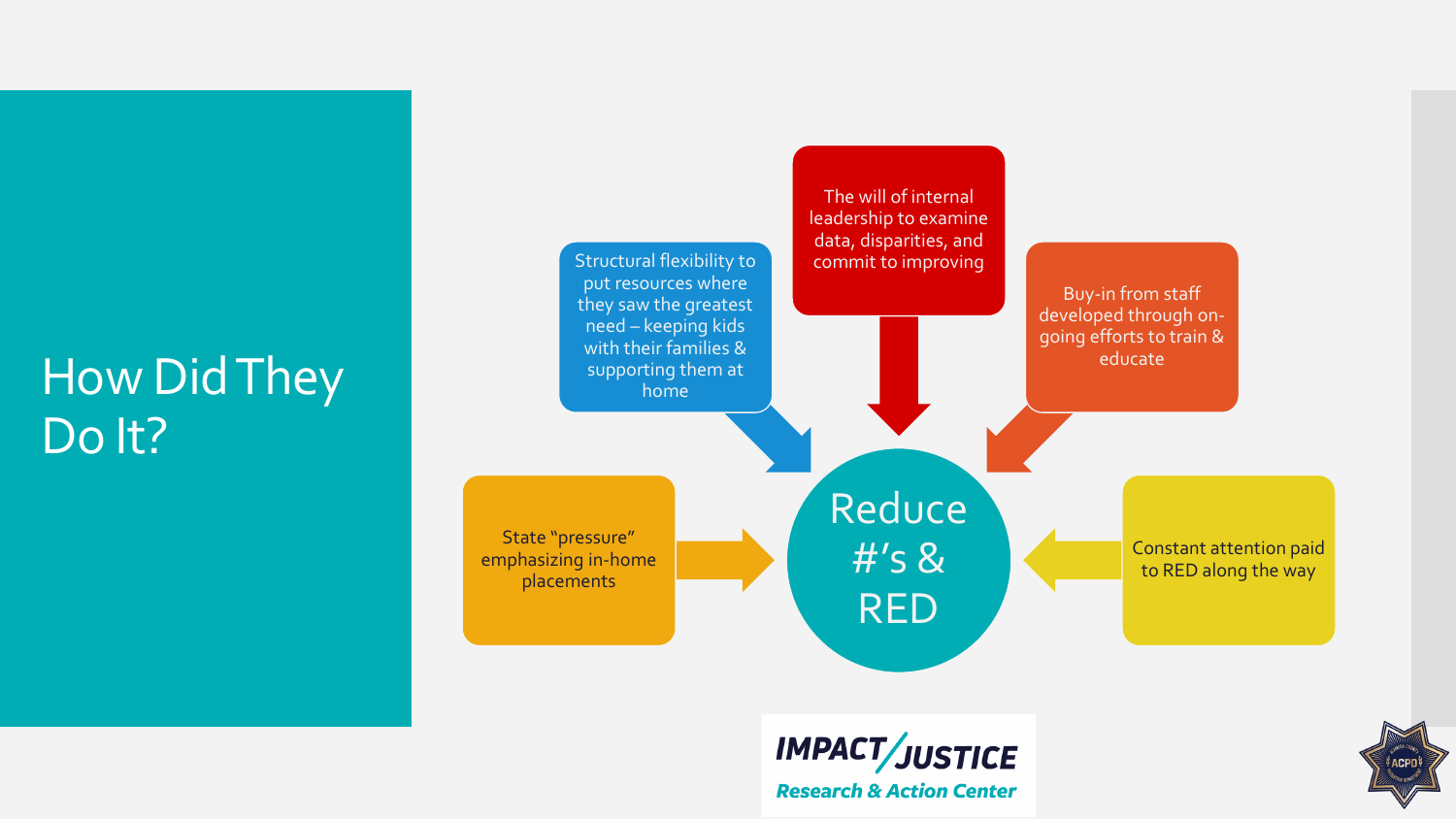Overall, we see a **78% reduction** in OOH placements, from an average of **211** per year to **47** per year

RED: Still Room For Improvement

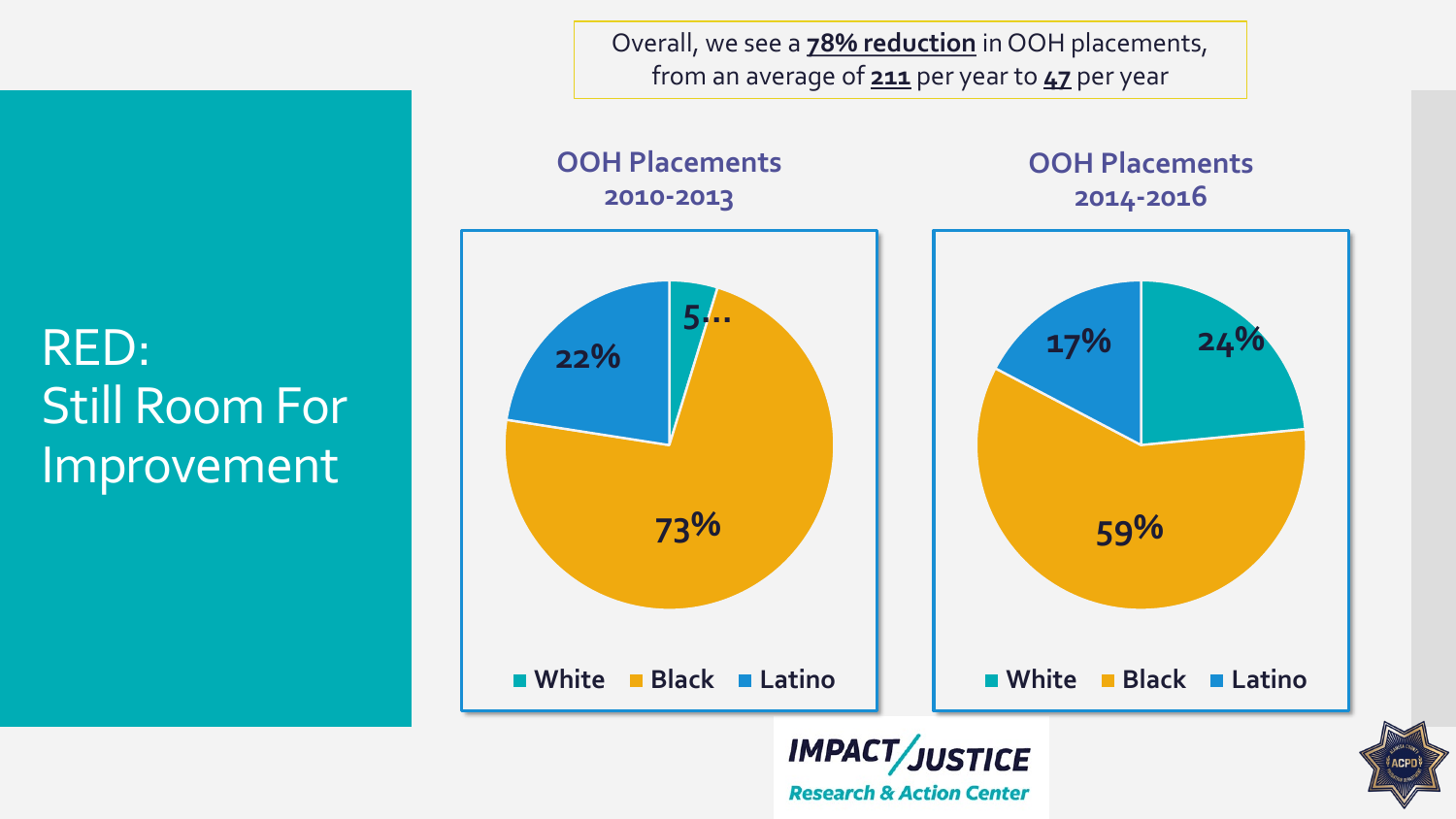RED: Still Room For Improvement

| Alameda County   | OOH Placement %  |
|------------------|------------------|
| Census Data      | $2014-2016$      |
| •White = $35\%$  | •White = $24\%$  |
| •Latino = $22\%$ | •Latino = $17\%$ |
| • Black = $13\%$ | • Black = $59\%$ |

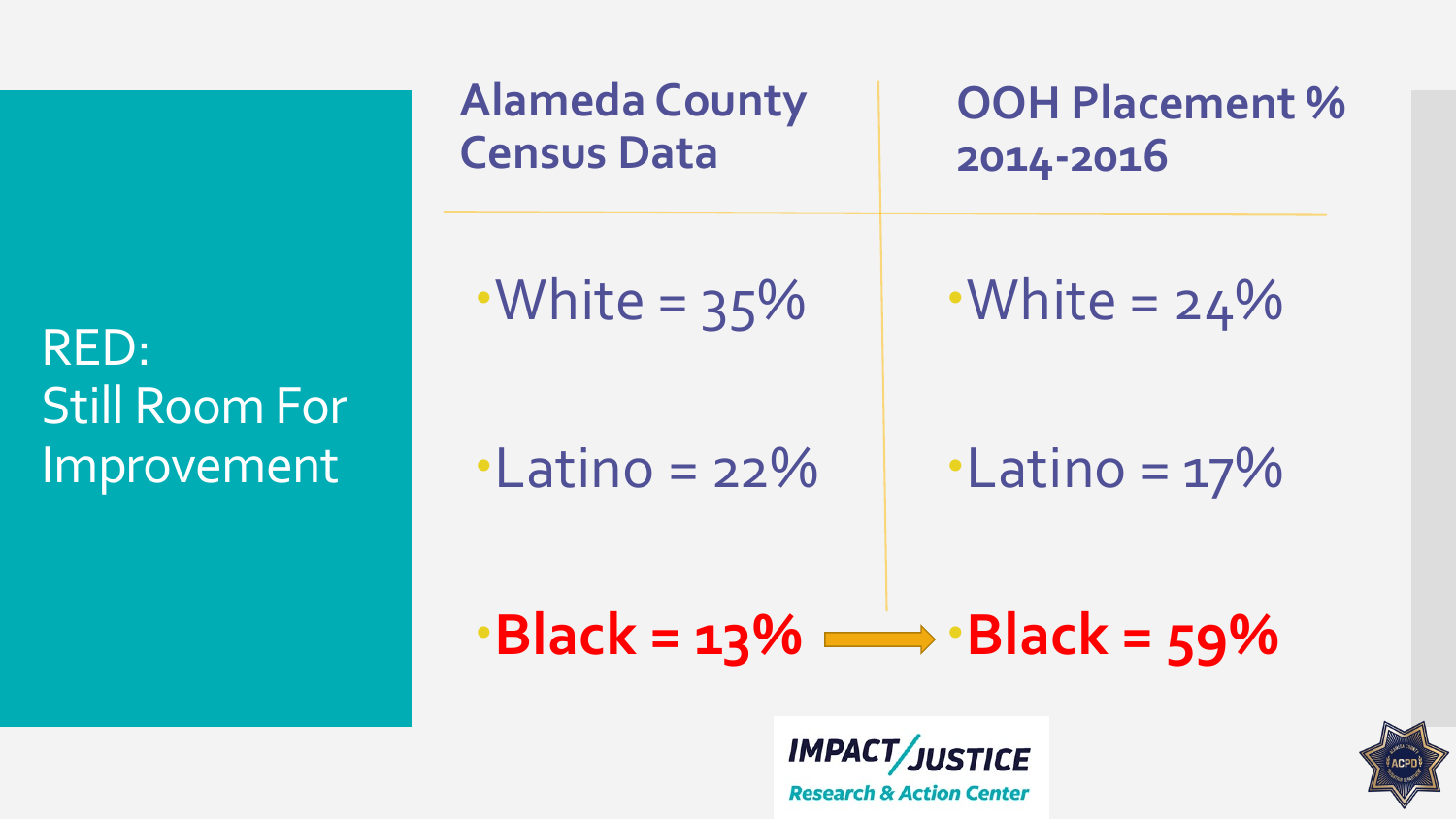Unclear & Not Aligned w/ Policy: Still Room For Improvement



## **OOH Placements 2010-2013 OOH Placements 2014-2016**





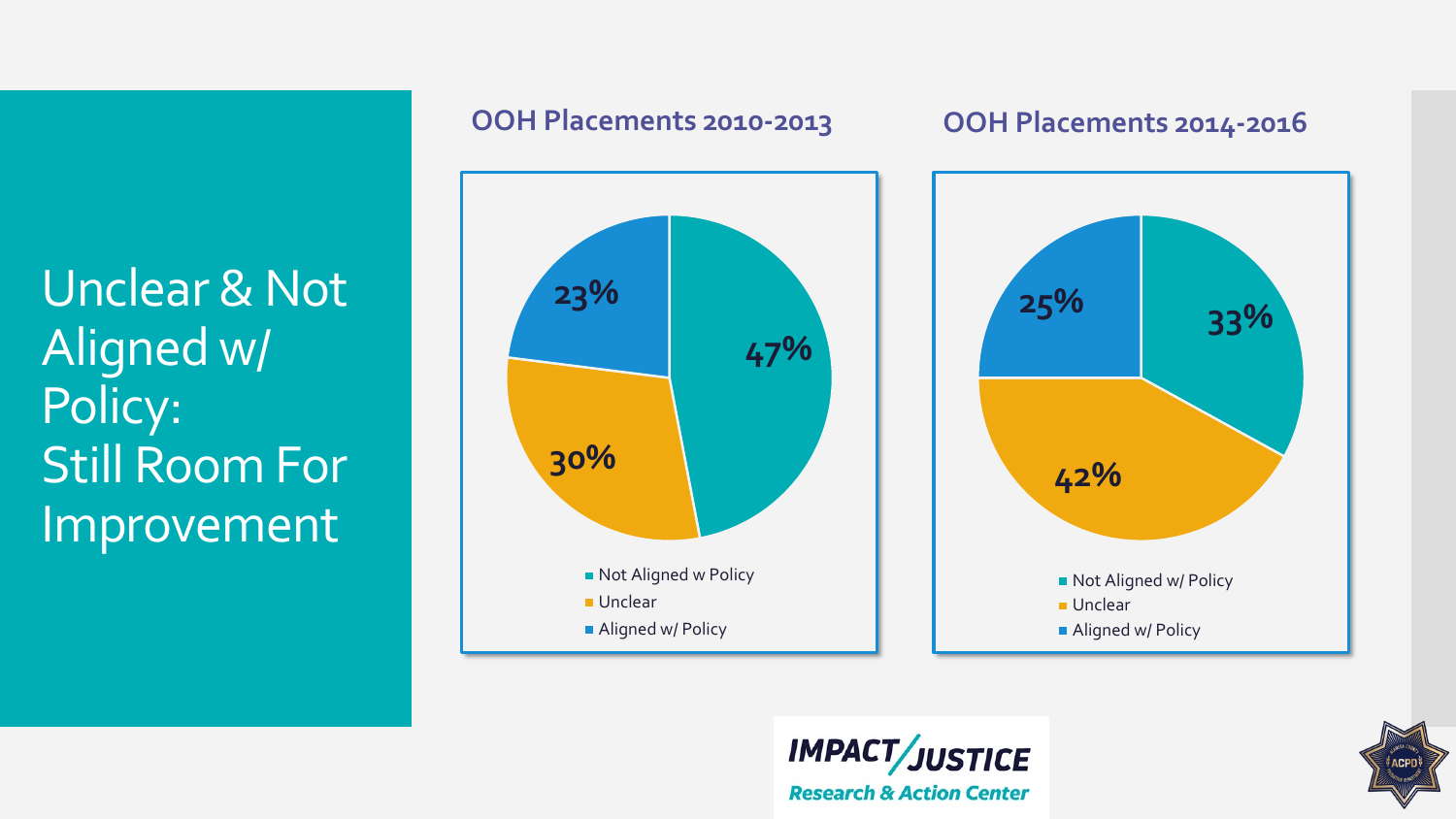Unclear & Not Aligned w/ Policy: Still Room For Improvement

Smaller numbers = manageable number of cases to continue to review & consider improving practice. Reductions in cases present opportunity for further progress!

**2010-2013** • Unclear cases = 256 **2014-2016** • Unclear cases = 59

• Not aligned w/ Policy = 402

• Not aligned w/ Policy =  $46$ 

Randomly selected sample of "not aligned with policy" cases. Many of these youth presented with complex mental health needs and families were overwhelmed.



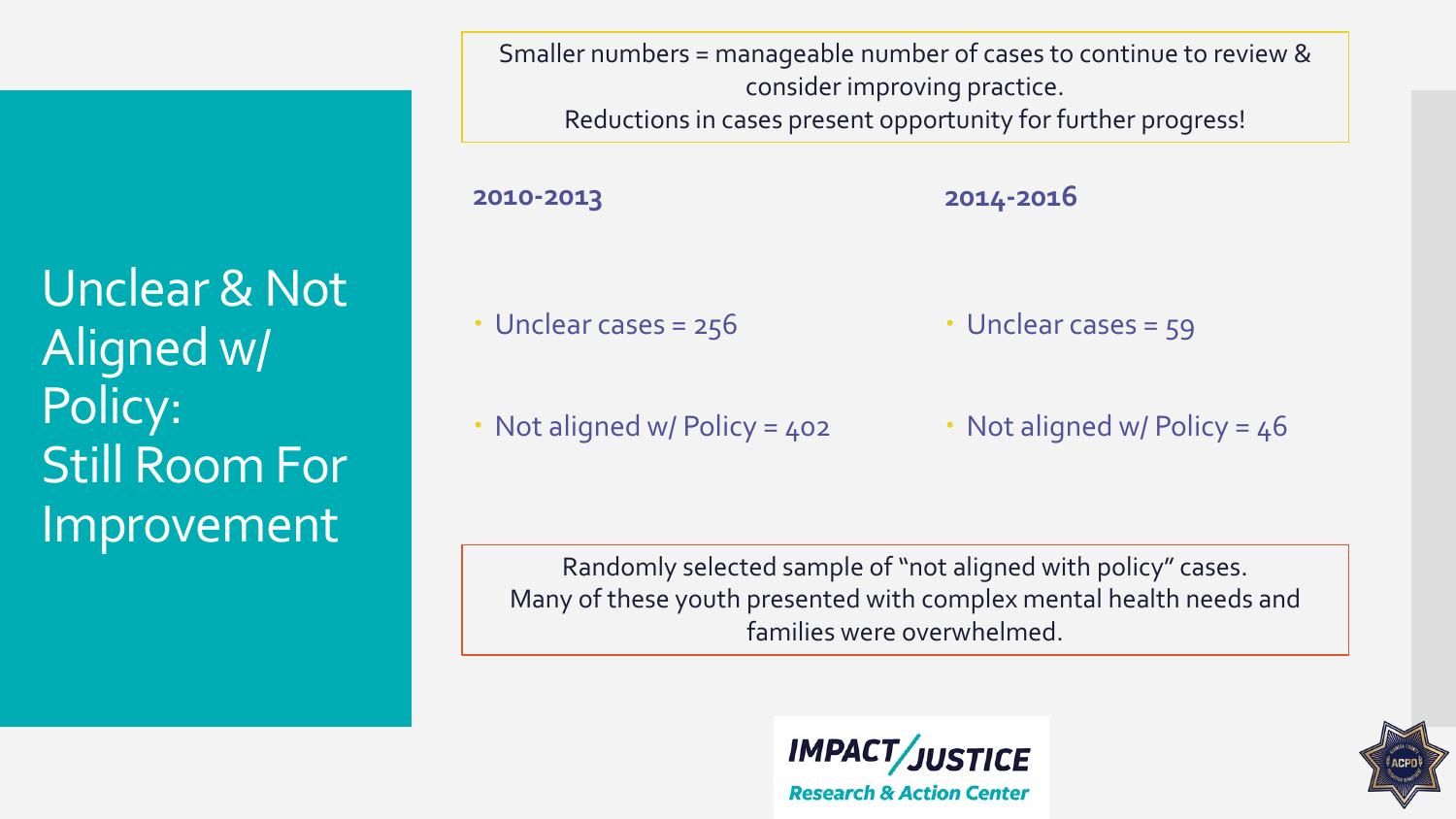Specific Recommendations

- The SOS Committee should consider documenting trends for girls
	- Some evidence suggesting that as overall numbers go down, % of girls goes up
- Consider gathering data on SOGIE (sexual orientation, gender identity & expression)
	- This will help identify any disparities in this area
	- Evidence suggests that sexual-minority girls of color experience especially harsh treatment in the justice system
- Pay special attention to youth with mental health needs
	- Improved community-based services & supports for families could keep these kids home
- Alameda County could facilitate Probation & Social Services cooperation in improving family finding, especially for Black youth



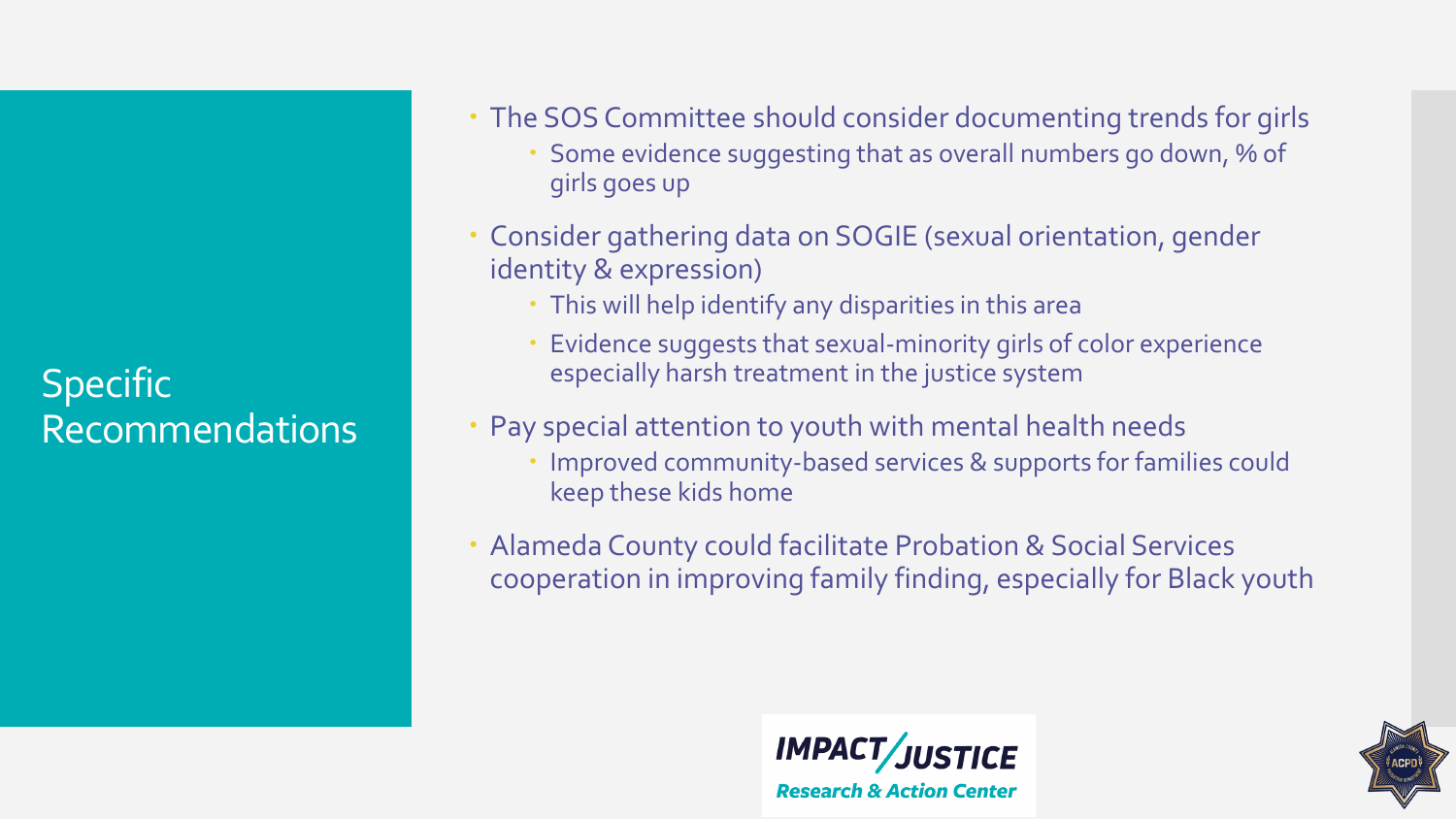Looking Forward  Continue paying explicit attention to RED in **all** reform efforts

. It's not going to go away by itself

## Avoid common trap:

- When reforms happen, unintentional net- widening can happen
	- "The system isn't so bad anymore" and prosecutors/judges are not as reluctant to funnel kids in

## Aim for lightest touch possible • "Help" = touch!

 Since the beginning of the JJS, we've seen net-widening, heavy-touch, and sometimes<br>harsh treatment in the name of help



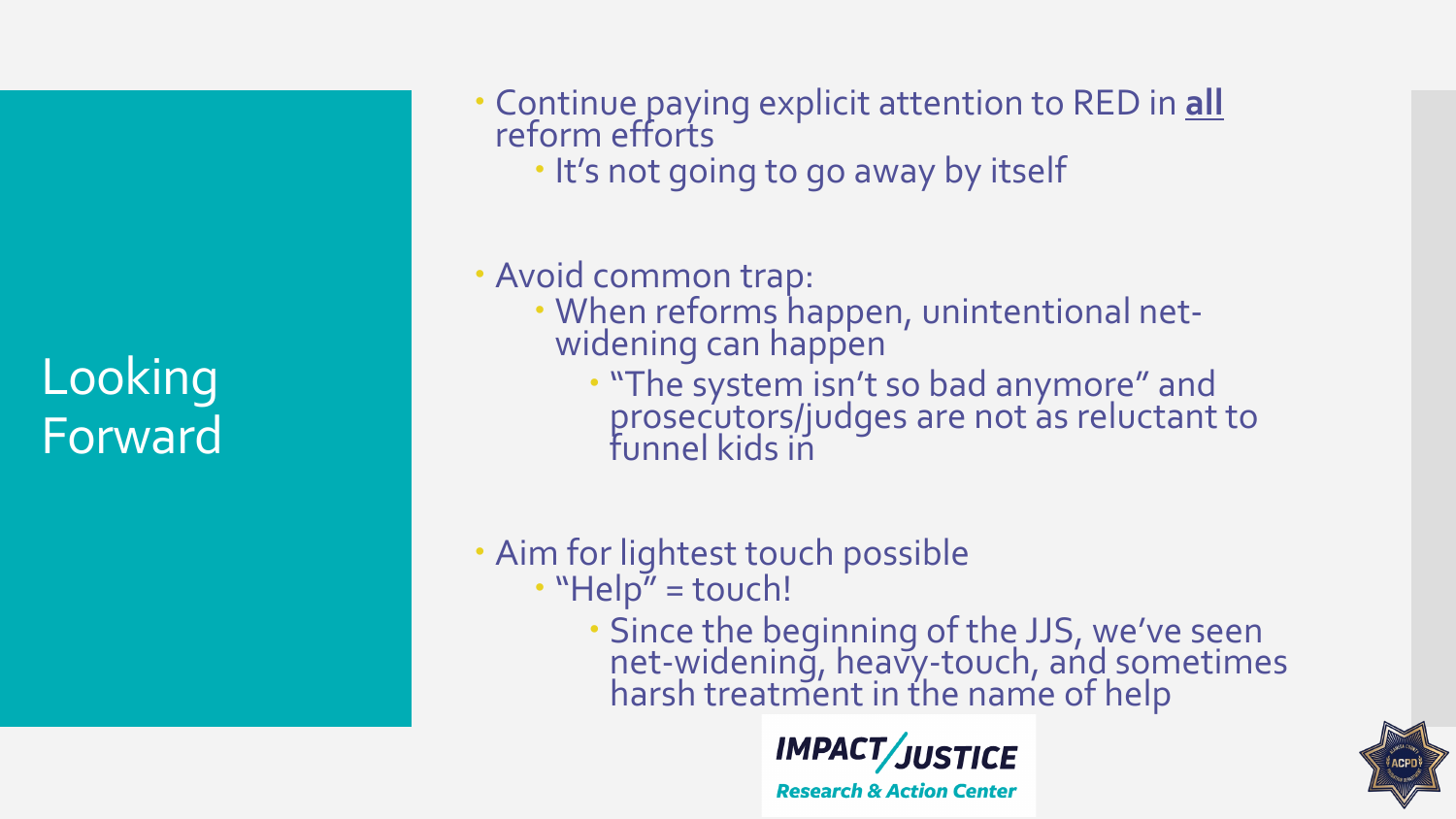# Where are we now?

## The current state of youth in out of home Placement in Alameda County.



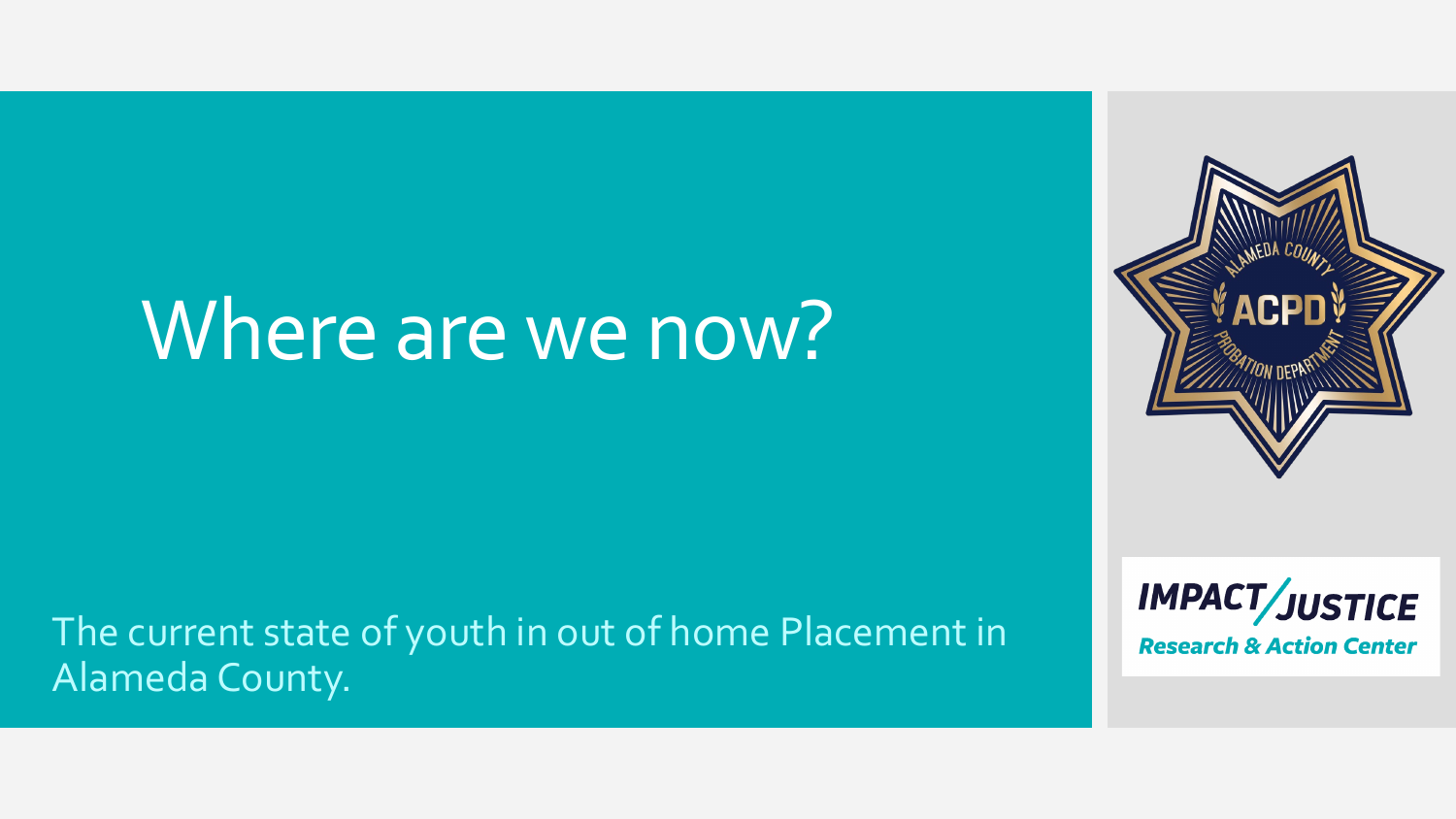# Alameda County Youth w/ Placement Orders

Placement Youth

109



Total: As of May 2019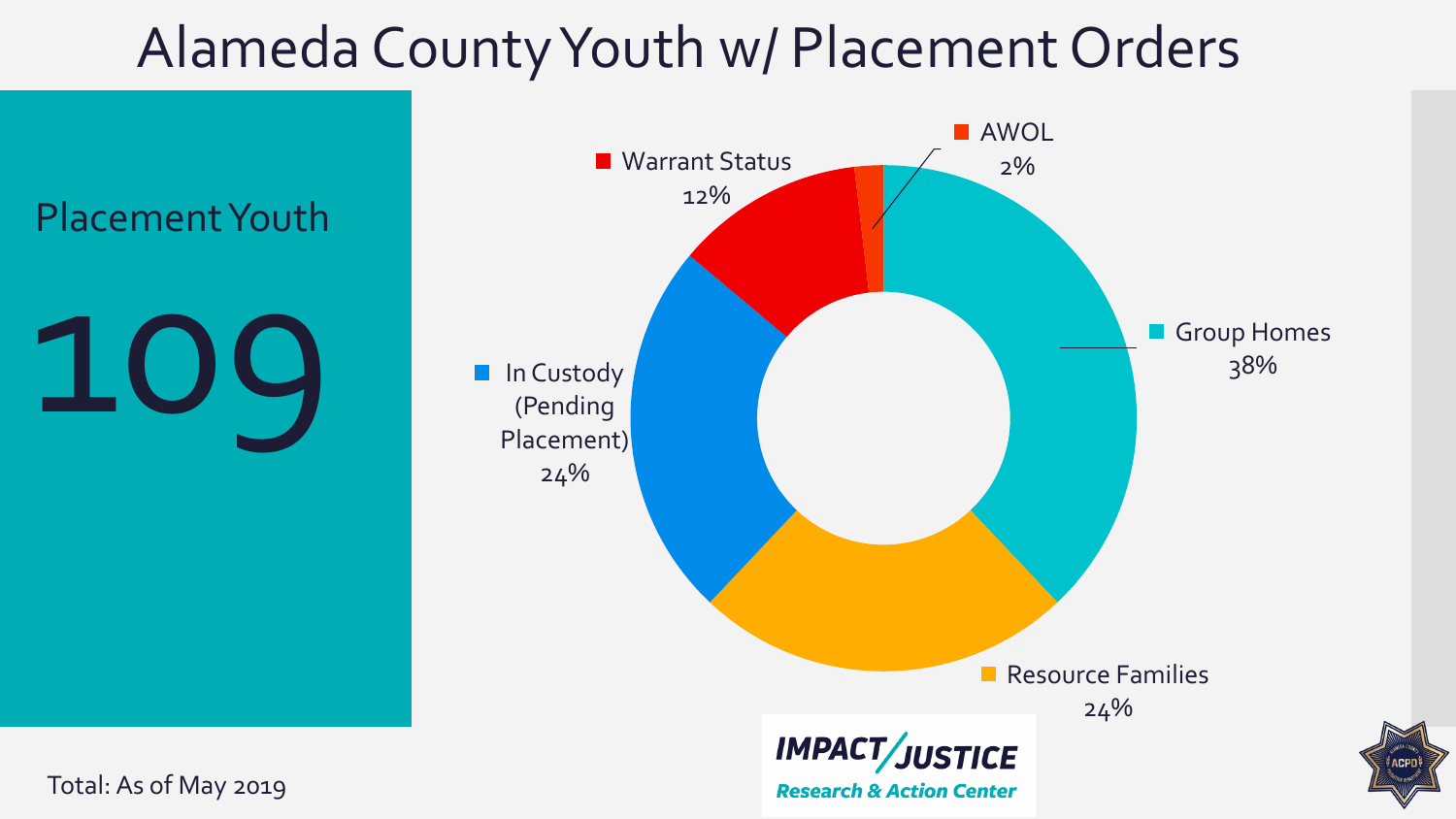# Alameda County Youth w/ Placement Orders

Black & Latino Youth

93%

(86% Males)



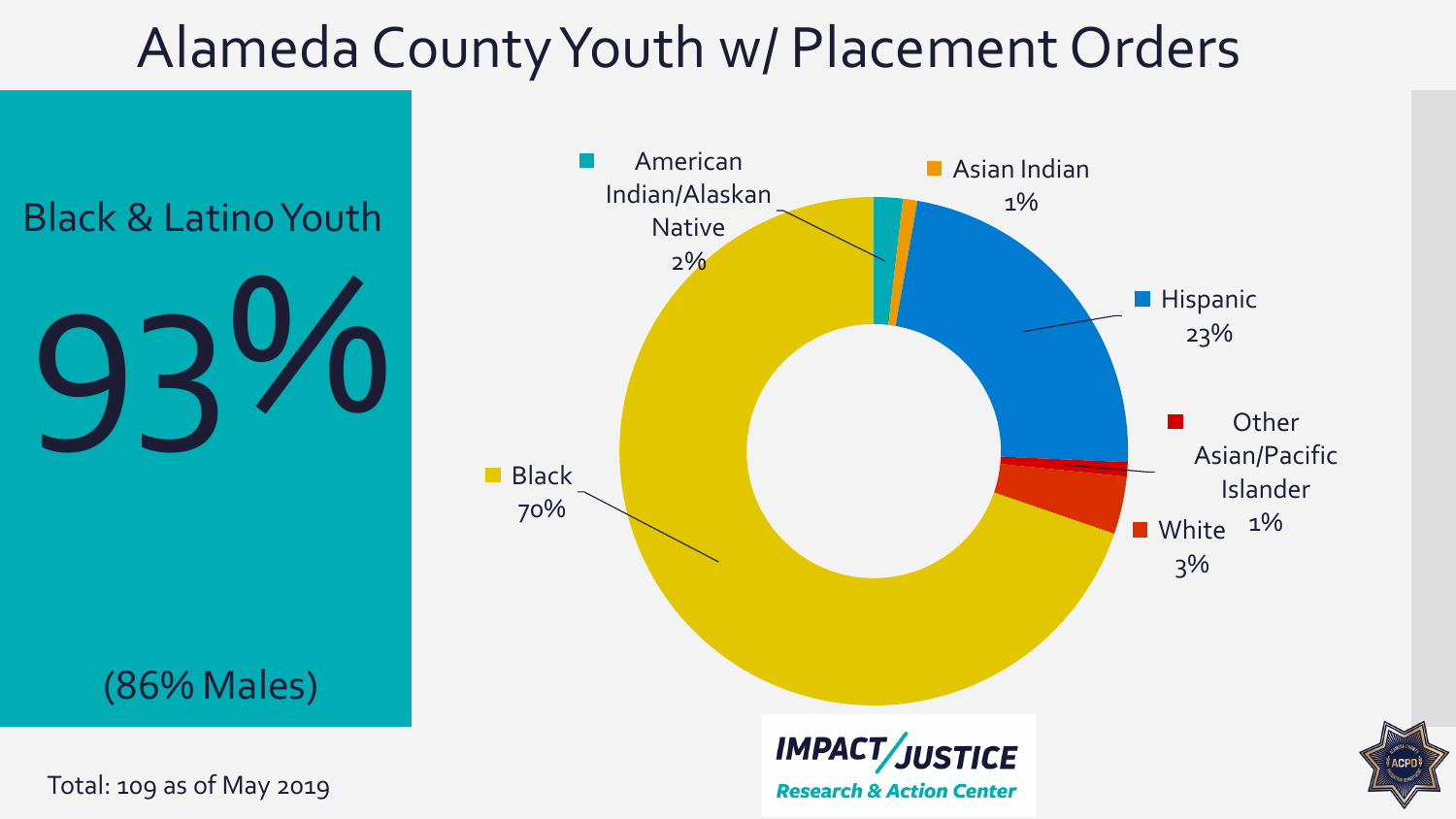

Total: 41 as of May 2019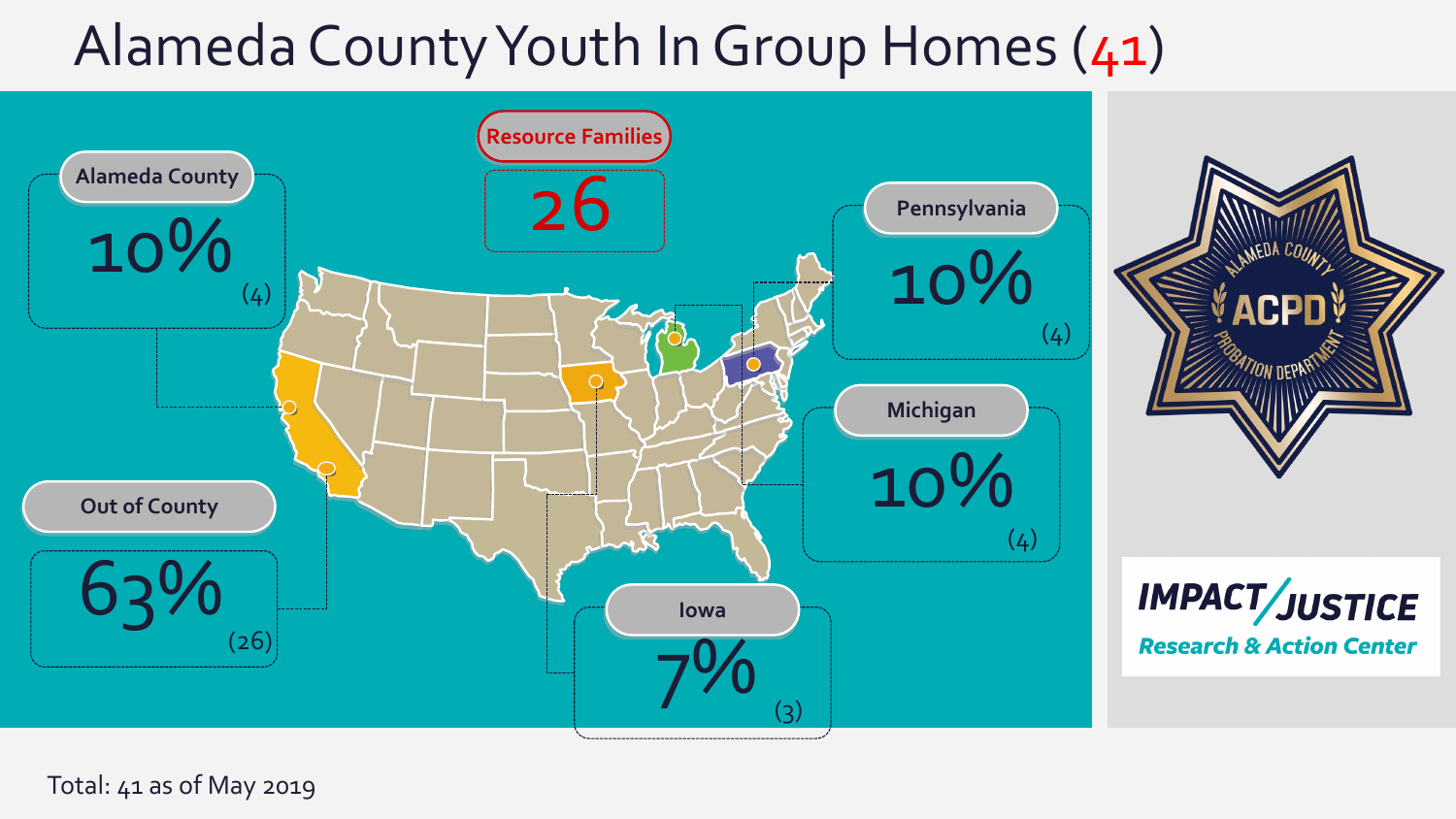88% Black & Latino Youth

(90% Males)



3% 2%

### **All Youth In Group Homes by Race/Ethnicity**







Total: 41 as of May 2019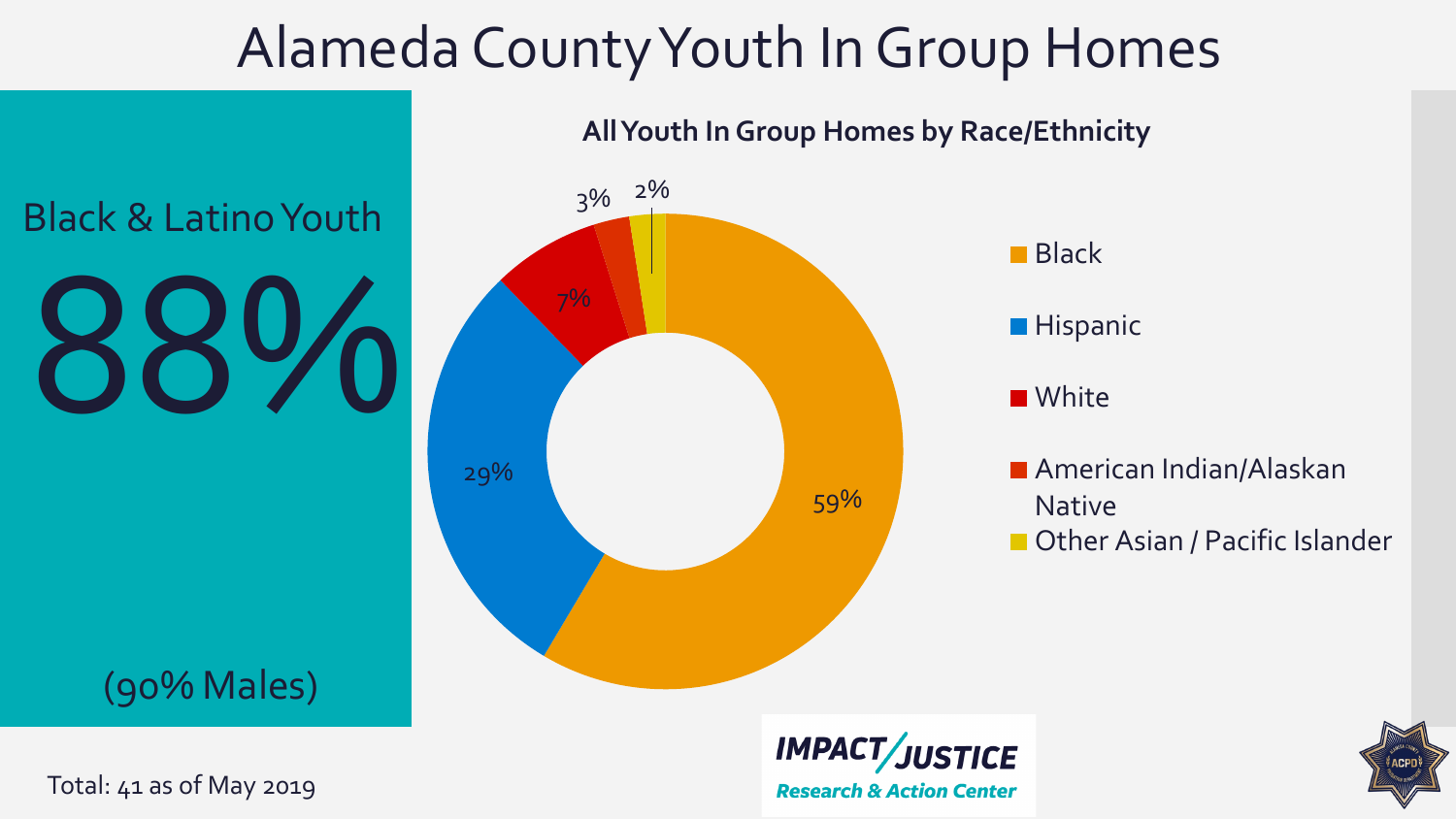





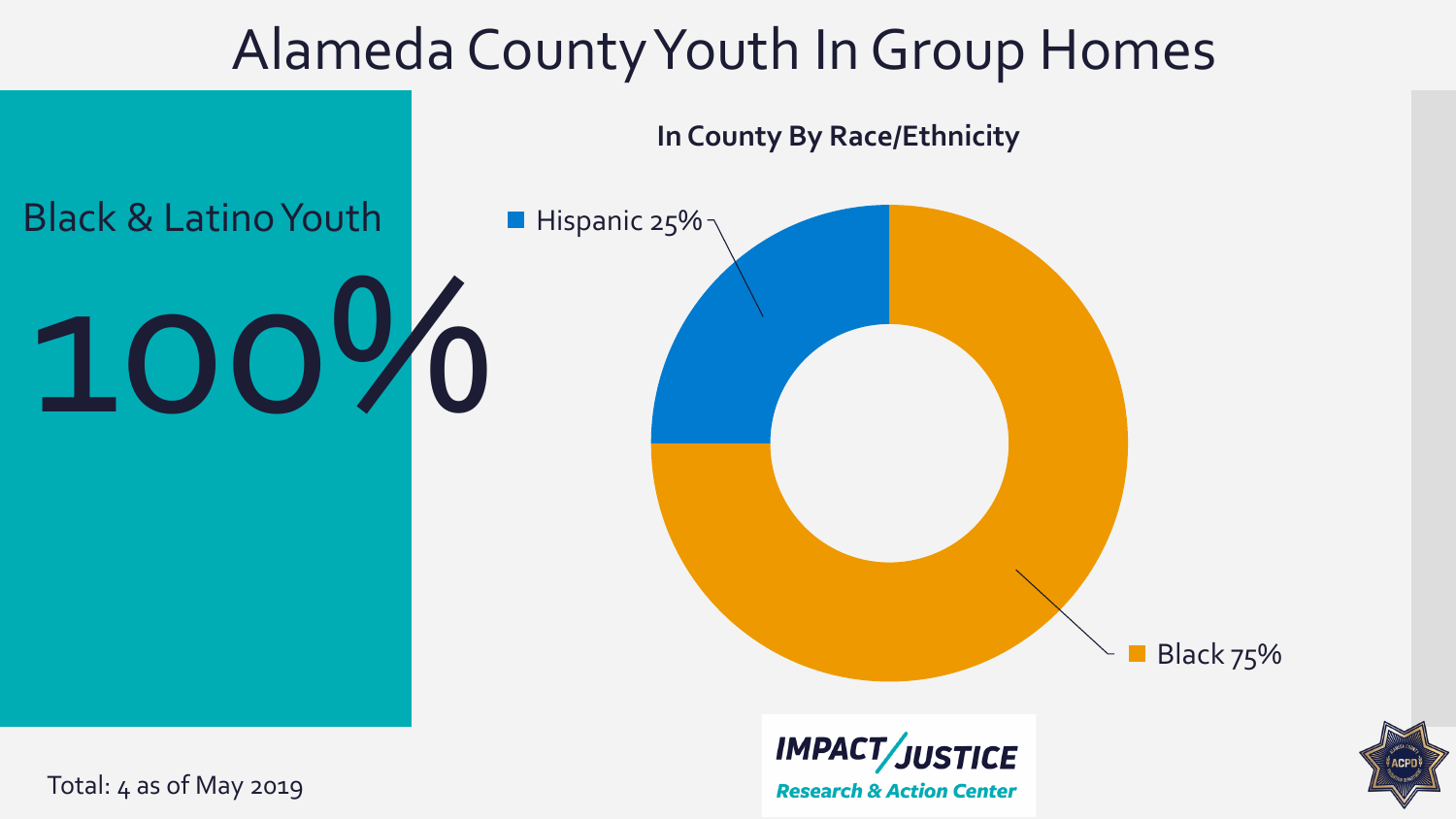

### **In State - Out of County By Race/Ethnicity**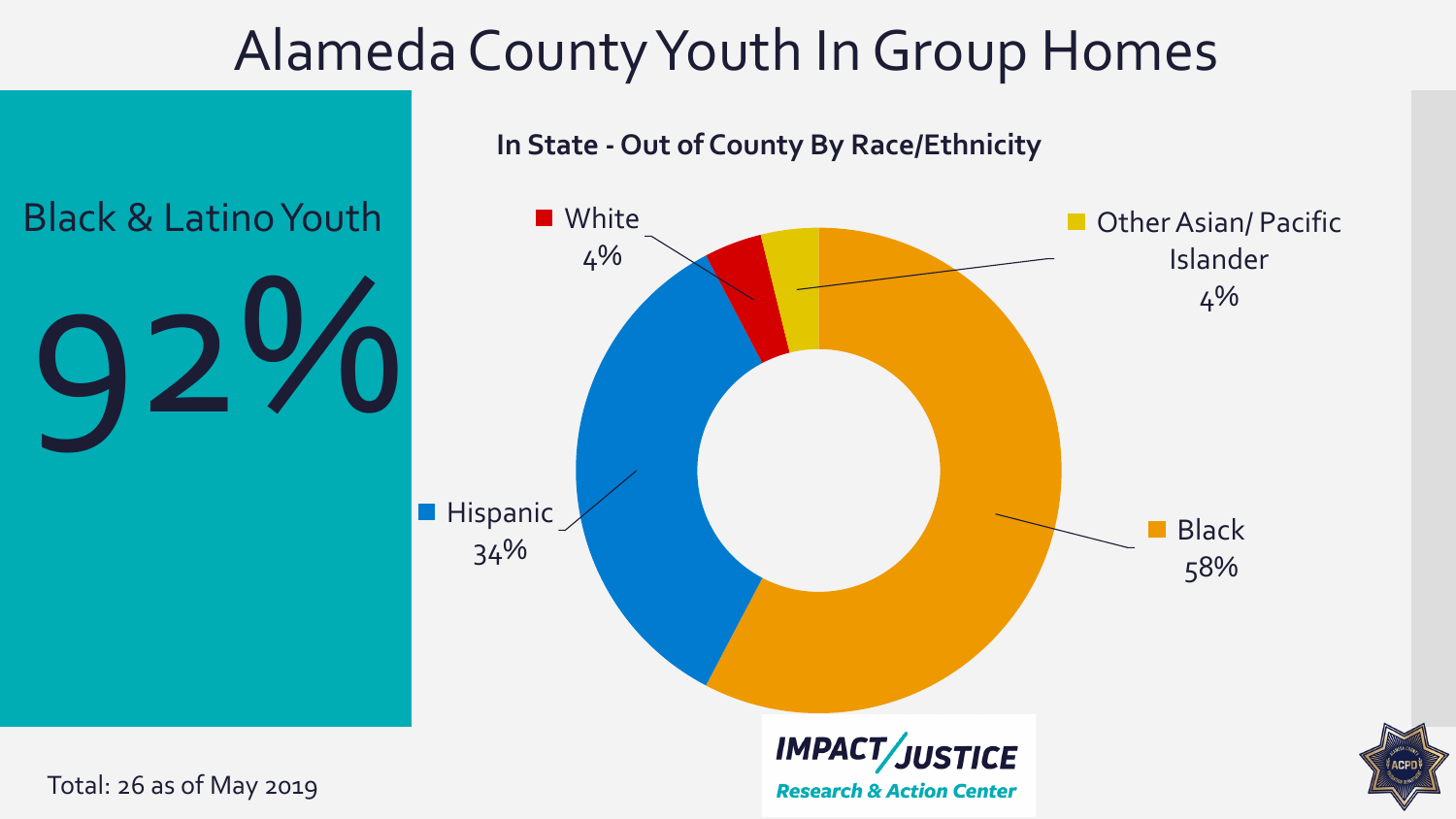

**Out of State By Race/Ethnicity**

Total: 11 as of May 2019

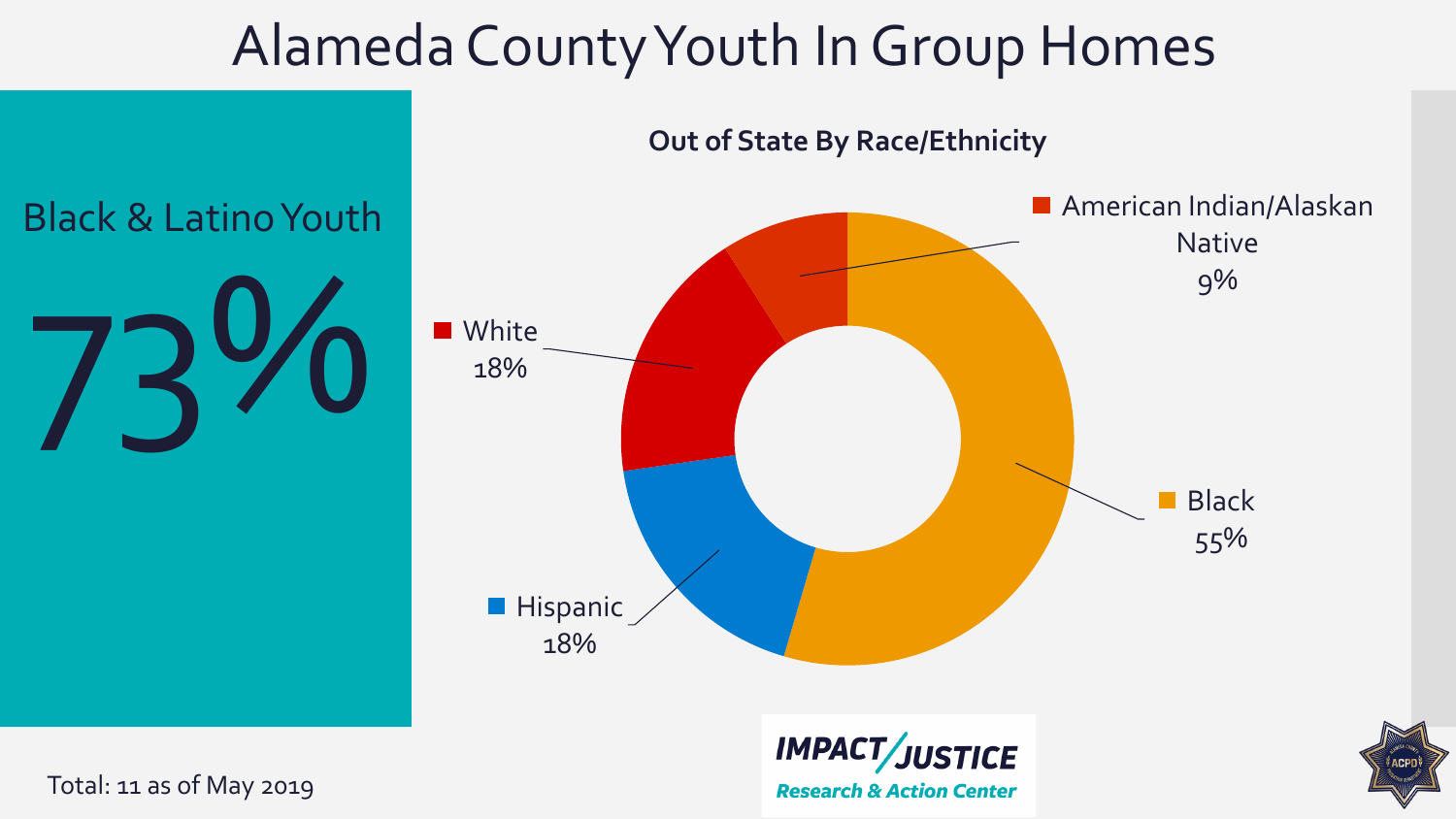# T0-Date Comparison

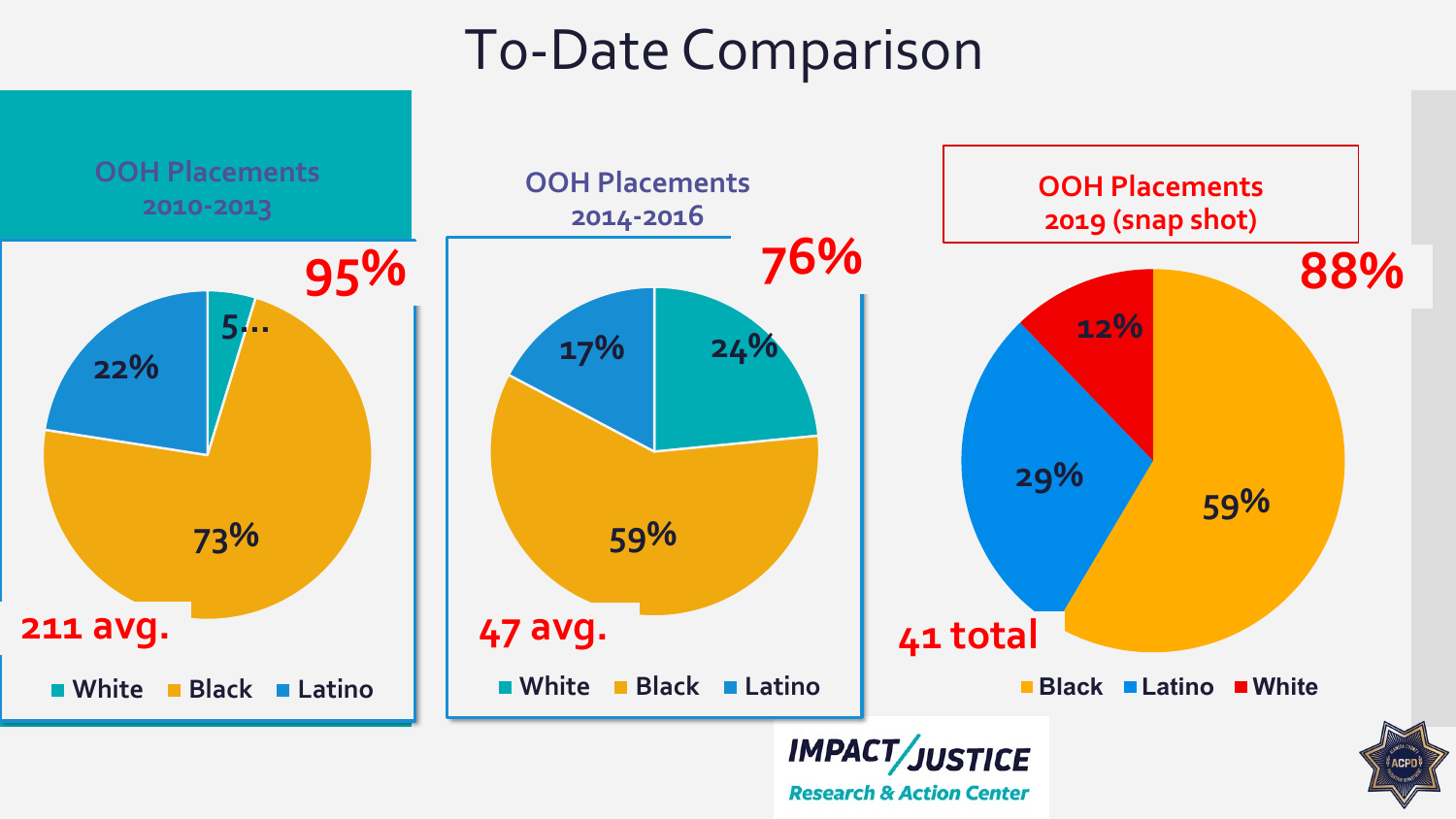LOOKING FORWARD

- Continue RED work w/ Georgetown University Continue reviewing data Changes to out-of-home screening process Open to innovation
	- Looking for opportunities
	- Continues to be a conscious discussion